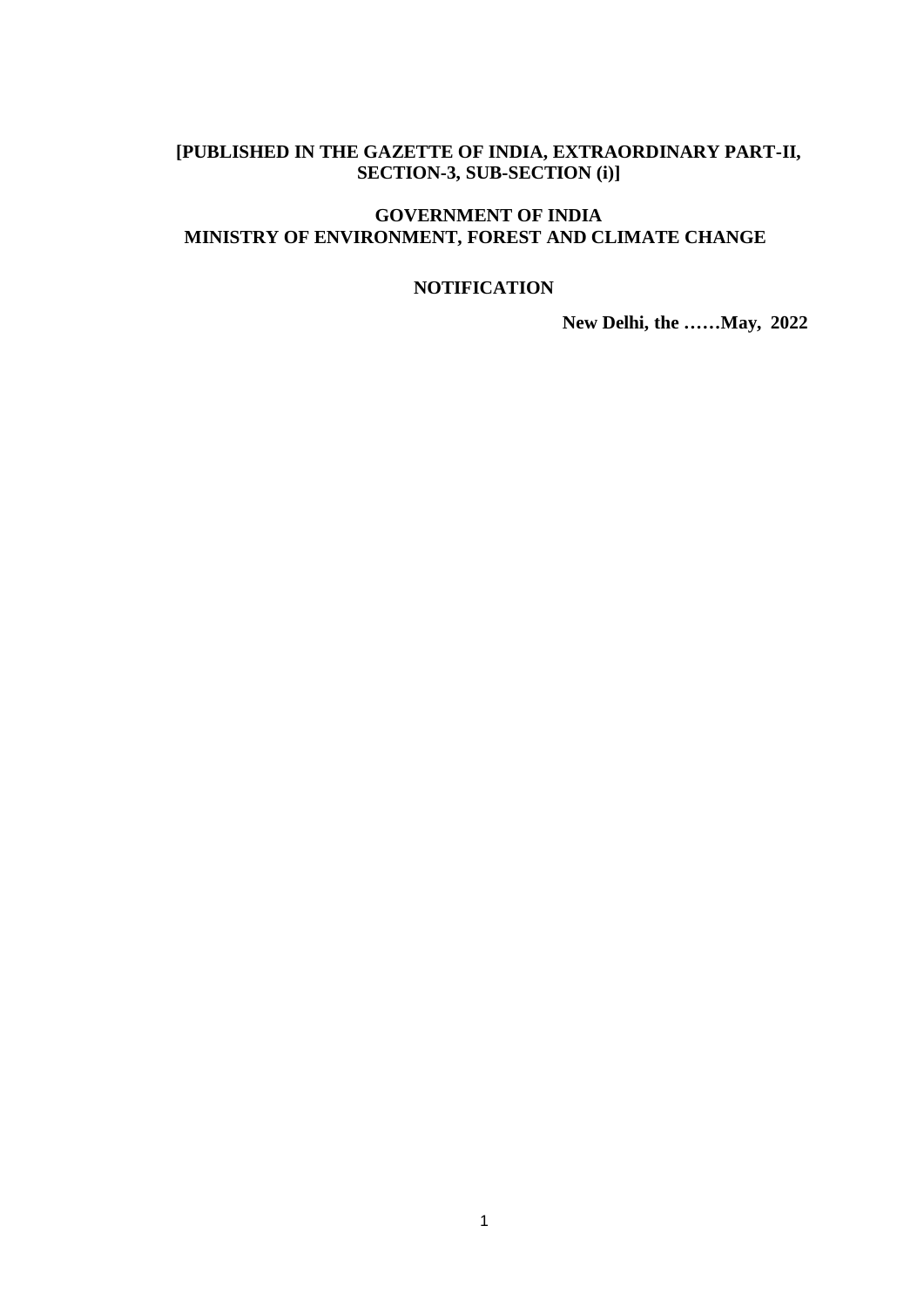G.S.R………(E) - The following draft rules which the Central Government proposes to make, in exercise of the powers conferred by sections 6, 8 and 25 of the Environment (Protection) Act, 1986 (29 of 1986), and in supersession of the E- Waste (Management) Rules, 2016, published in the Gazette of India, section 3, sub-section (ii), *vide* number G.S.R. 338(E), dated the 23<sup>rd</sup> March 2016, and in supersession of E- Waste (Management) Amendment Rules, 2018 published in Gazette of India, section 3, sub-section (ii), vide number G.S.R. 261(E) dated 22<sup>nd</sup> March 2018, except as respects things done or omitted to be done before such supersession is hereby published as required under sub-rule (3) of rule 5 of the Environment (Protection) Rules, 1986 for the information of the public likely to be affected thereby and notice is hereby given that the said notification will be taken into consideration by the Central Government on or after the expiry of sixty days from the date on which copies of this notification as published in the Gazette of India are made available to the public;

Any person interested in making any objection or suggestion on the proposals contained in the draft notification may do so in writing within the period so specified through post to the Secretary, Ministry of Environment, Forest and Climate Change, Indira Paryavaran Bhawan, Jor Bagh Road, Aliganj, New Delhi-110003 or electronically at email address: mishra.vp@gov.in or [vinodsingh.77@gov.in.](mailto:vinodsingh.77@gov.in)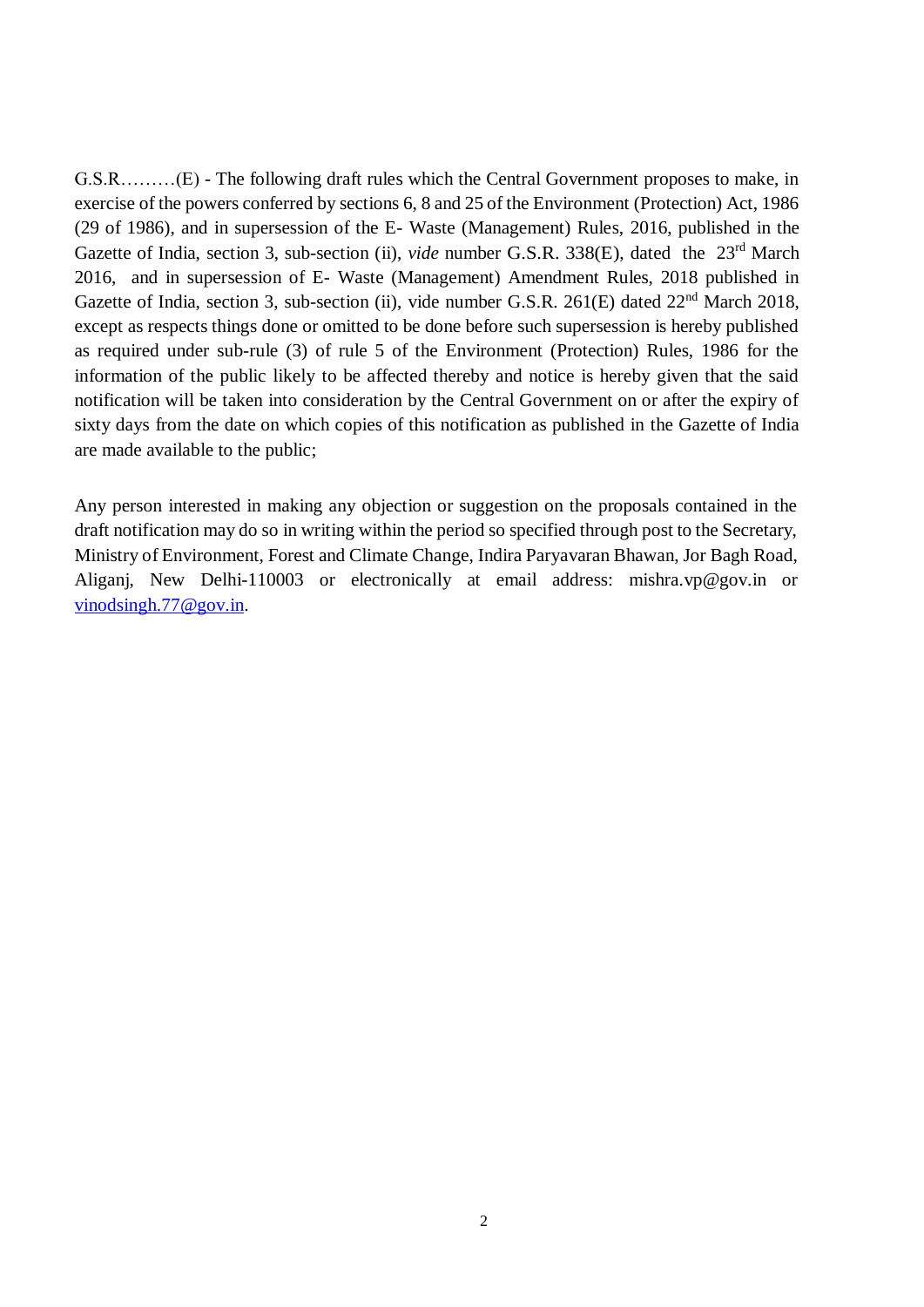#### **CHAPTER I**

#### **PRELIMINARY**

**1. Short title and commencement.** - (1) These rules may be called the E-Waste (Management) Rules, ………….

(2) They shall come into force from the ……………...

**2. Application.** - These rules shall apply to every manufacturer, producer, of electrical and electronic equipment (EEE), refurbisher and recycler involved in manufacture, sale, transfer, purchase, and processing of e-waste or electrical and electronic equipment listed in **Schedule I,** including their components, consumables, parts and spares which make the product operational but shall not apply to -

- (a) used batteries as covered under the Batteries (Management and Handling) Rules made under the Act;
- (b) packaging plastics as covered under Plastic Waste Management Rules, 2016.
- (c) micro enterprises (service sector) as defined in the Micro, Small and Medium EnterprisesDevelopment Act, 2006 (27 of 2006); and
- (d) radio-active wastes as covered under the provisions of the Atomic Energy Act, 1962 (33 of 1962) and rules made there under.
- **3. Definitions.** (1) In these rules, unless the context otherwise requires,
	- (a) 'Act' means the Environment (Protection) Act, 1986 (29 of 1986);
	- (b) 'bulk consumer' means any entity which has used at least 1000 electrical and electronic equipment listed in **Schedule I,** at any point of time in the particular Financial Year and includes e-retailer.
	- (c) 'business' means manufacturing, production, assembling and import of electrical and electronic equipment as listed in **Schedule I** of this regulation and refurbishing, recycling and disposal & treatment of e-waste;
	- (d) 'component' means one of the parts of a sub-assembly or assembly of which a manufactured product is made up and into which it may be resolved andincludes an accessory or attachment to another component;
	- (e) 'consumables' means an item, which participates in or is required for a manufacturing process or for functioning of the electrical and electronic equipment and may or may not form part of end-product. Items, which are substantially or totally consumed during a manufacturing process, shall be deemed to be consumables;
	- (f) 'disposal and treatment' means any operation which does not lead to recycling, recovery or reuse and includes physico-chemical or biological treatment, incineration and deposition in secured landfill;
	- (g) 'end-of-life' of the product means the time when the product is intended to be discarded by the user;
	- (h) 'environmentally sound management of e-waste' means taking all steps required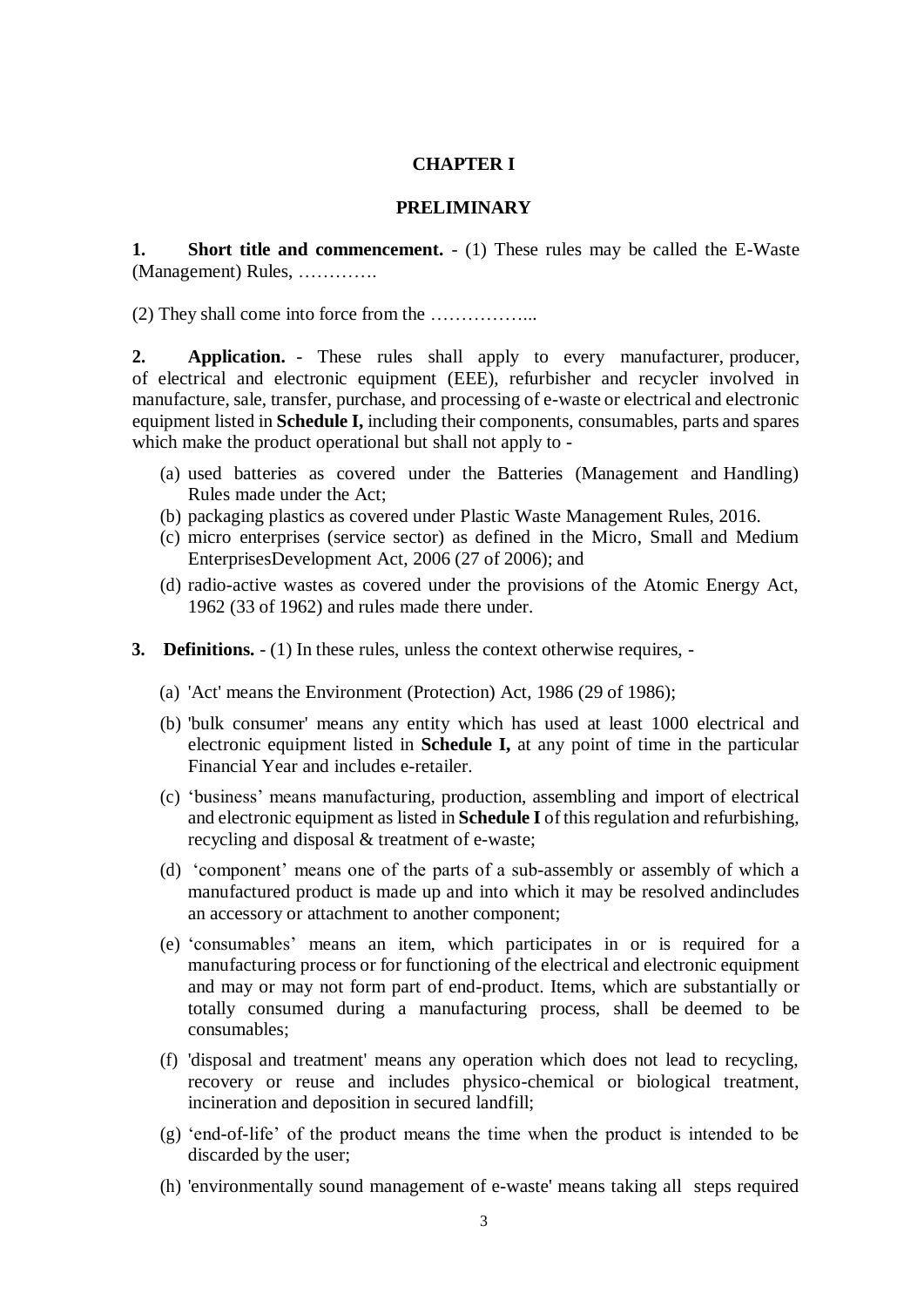to ensure that e-waste is managed in a manner which shall protect health and environment against any adverse effects, which may result from such e-waste;

- (i) 'electrical and electronic equipment' means equipment which are dependent on electric current or electro-magnetic field in order to become functional, and also the equipment for the generation, transfer and measurements of the electricity;
- (j) 'e-retailer' means an individual or company or business entity that uses an electronic network such as internet, social media, telephone, or any other media, to sell its goods;
- (k) 'e-waste' means electrical and electronic equipment*,* (including solar PV modules/panels/cells) whole or in part discarded as waste, as well as rejects from manufacturing, refurbishment and repair processes,
- (l) 'Extended Producer Responsibility' means responsibility of any producer of electrical or electronic equipment, for meeting recycling targets only through authorised recycler of e-waste as given in the schedules of these rules to ensure environmentally sound management of such waste.
- (m)'facility' means any location wherein the process incidental to the collection, reception, storage, segregation, refurbishing, recycling, disposal and treatment of e-waste are carried out;
- (n) 'historical e-waste' means e-waste generated from electrical and electronic equipment as specified in **Schedule I**, which was available on the date from which these rules come into force;
- (o) 'manufacturer' means a person or an entity or a company as defined in the Companies Act, 2013 (18 of 2013) or a factory as defined in the Factories Act, 1948 (63 of 1948) or Small and Medium Enterprises as defined in Micro, Small and Medium Enterprises Development Act, 2006 (27 of 2006), which has facilities for manufacture of electrical and electronic equipment as specified in **Schedule I**;
- (p) 'orphaned products' means non-branded or assembled electrical and electronic equipment as specified in Schedule I or those produced by a company, which has closed its operations;
- (q) 'part' means an element of a sub-assembly or assembly not normally useful by itself, and not amenable to further disassembly for maintenance purposes. A part may be a component, spare or an accessory;
- (r) 'producer' means any person who, irrespective of the selling technique used such as dealer, retailer, e-retailer, etc.;
	- (i) manufactures and offers to sell electrical and electronic equipment and their components or consumables or parts or spares under its own brand; or
	- (ii) offers to sell under its own brand, assembled electrical and electronic equipment and their components or consumables or parts or spares produced by other manufacturers or suppliers; or
	- (iii) offers to sell imported electrical and electronic equipment and their components or consumables or parts or spares;
	- (iv) who imports used electrical and electronic equipment.
- (s) 'recycler' means any person who is engaged in recycling and reprocessing ofwaste electrical and electronic equipment or assemblies or their components or their parts for recovery of precious, semi-precious metals including rare earth elements and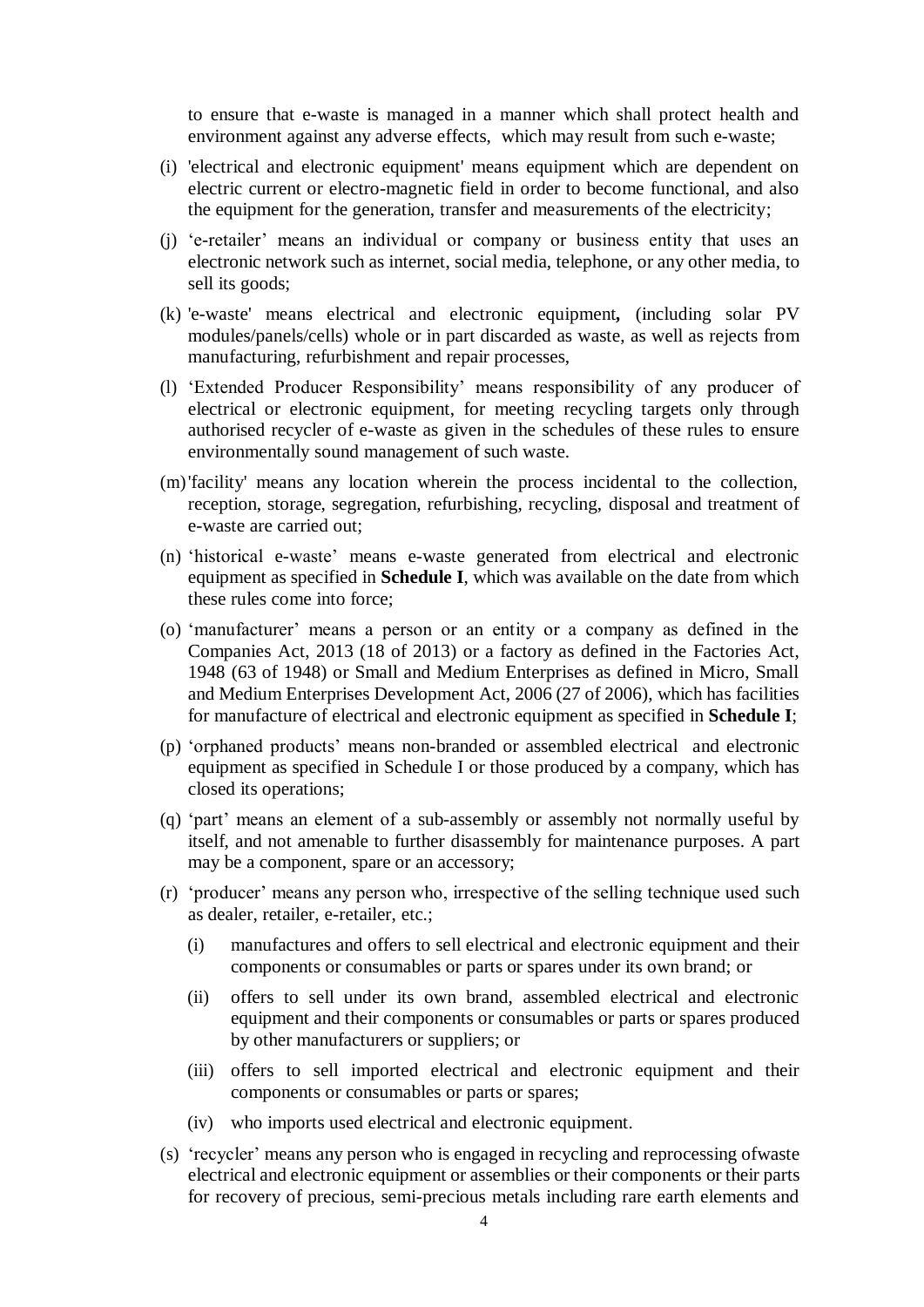other useful recoverable materials to strengthened the secondary sourced materials and having facilities as elaborated in the guidelines of Central Pollution Control Board;

- (t) 'refurbisher' for the purpose of these rules, means the entity repairing used electrical and electronic equipment as listed in **Schedule I** for extending its working life over its originally intended life, and for same use as originally intended, and selling the same in the market;
- (u) "spares" means a part or a sub-assembly or assembly for substitution which is ready to replace an identical or similar part or sub-assembly or assemblyincluding a component or an accessory;
- (z) 'target' means the quantity of e-waste to be recycled through authorized recycler by the producer in fulfilment of Extended Producer Responsibility;
- (2) Words and expressions used in these rules and not defined here but defined in the Environment (Protection) Act. 1986 shall have the meanings respectively assigned to them in the Act.

#### **CHAPTER II**

#### **EPR**

#### **Framework**

#### **4. Entities to be covered**

The following entities will be covered under the EPR framework under this regulation:

- a) Manufacturer
- b) Producer
- c) Recycler
- d) Refurbisher

### **5. Registration**

- 5.1 The following entities shall register on the centralized portal of CPCB:
	- a) Manufacturer
	- b) Producer
	- c) Recycler
	- d) Refurbisher
- 5.2 No entity referred in para 5.1 above shall carry out any business without registration.
- 5.3 The entities registered under rule **5.1** shall not deal with any unregistered manufacturer, producer, recycler, and refurbisher.
- 5.4 In case, any registered entity furnishes false information or willfully conceals information for getting registration or return /report/information required to be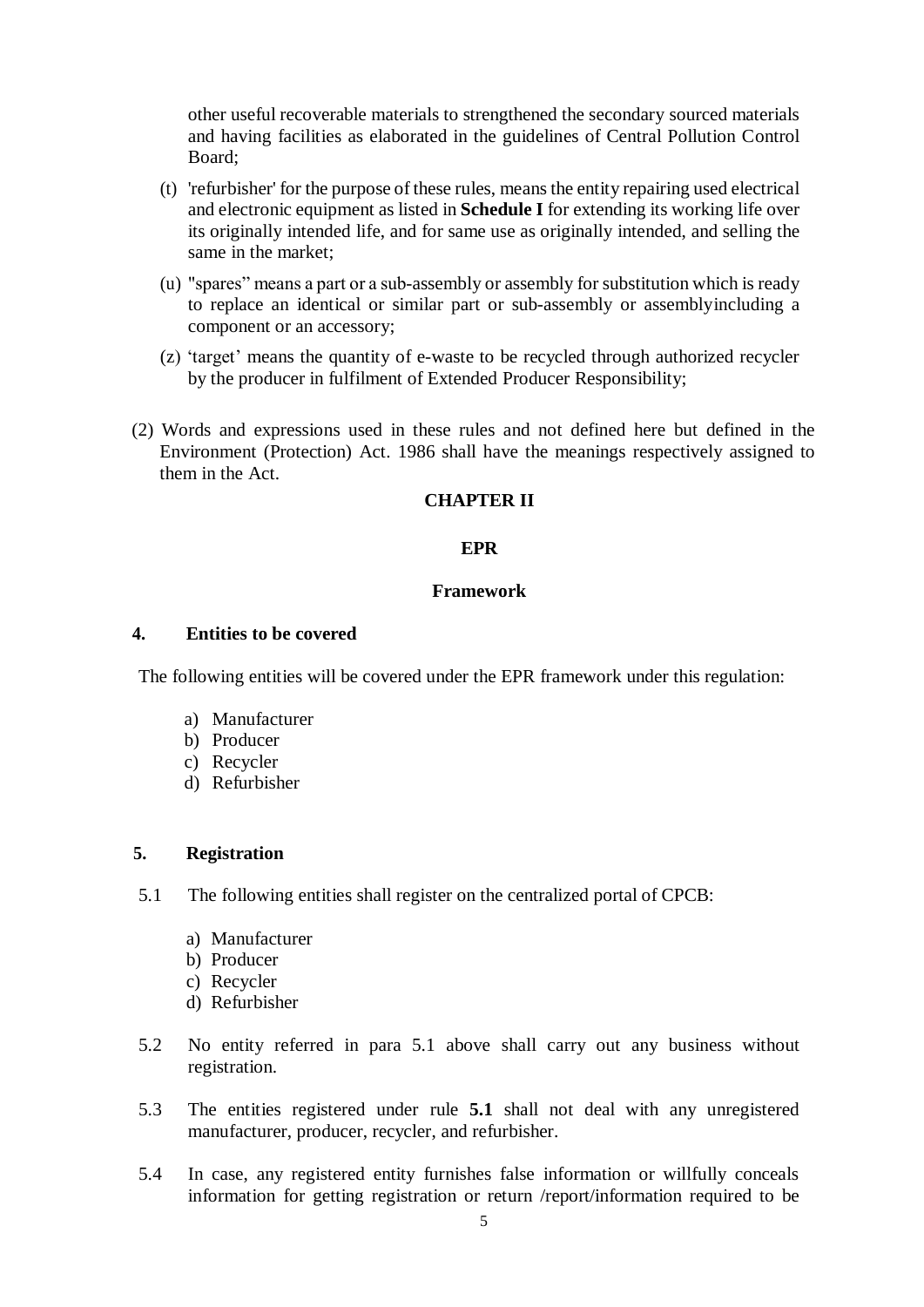provided/furnished under this regulation or in case of any irregularity, the registration of such entity may be revoked by CPCB for a period up to three-years after giving an opportunity to be heard. In addition, environmental compensation charges may also be levied as **per rule 28** in such cases.

- 5.5 In case any entity is manufacturer as well producer then the entity shall register under those categories separately.
- 5.6 The CPCB may charge registration fee and annual maintenance charges from the applicants based on capacity of e-waste generated/recycled/handled by them @ decided by CPCB with the approval of the steering committee.
- 5.7 CPCB will issue necessary technical guidelines, and amendments in them and Forms for the registration procedure with the approval of the steering committee.

#### **CHAPTER III RESPONSIBILITIES**

#### **6. Responsibilities of the manufacturer.** –

- (1) all manufacturer shall have to register on online portal created for the purpose;
- (2) collect e-waste generated during the manufacture of any electrical and electronic equipment and ensure its recycling or disposal;
- (3) file annual and quarterly returns in the prescribed Form on the portal of Central Pollution Control Board on or before end of the month succeeding the quarter/year to which the return relates.
- **7. Responsibilities of the producer.**  The producer of electrical and electronic equipment listed in Schedule I shall be responsible for -
	- (1) registration on the online portal created for the purpose;
	- (2) shall obtain and implement Extended Producers Responsibility (EPR) target as per **Schedule III** through online portal of the Central Pollution Control Board (CPCB);

Provided that producer having EPRA under the provisions of the E-Waste (Management) Rules, 2016 prior to the date of coming into force of these rules shall not be required to obtain fresh till the period of expiry of such EPRA.

- (3) Creating awareness through media, publications, advertisements, posters, or by any other means of communication.
- (4) File annual and quarterly returns in the prescribed Form on the portal on or before end of the month succeeding the quarter/year to which the return relates.

#### **8. Responsibilities of the refurbisher.** –

- (1) All refurbisher shall have to register on online portal created for the purpose;
- (2) collect e-waste generated during the process of refurbishing and hand over the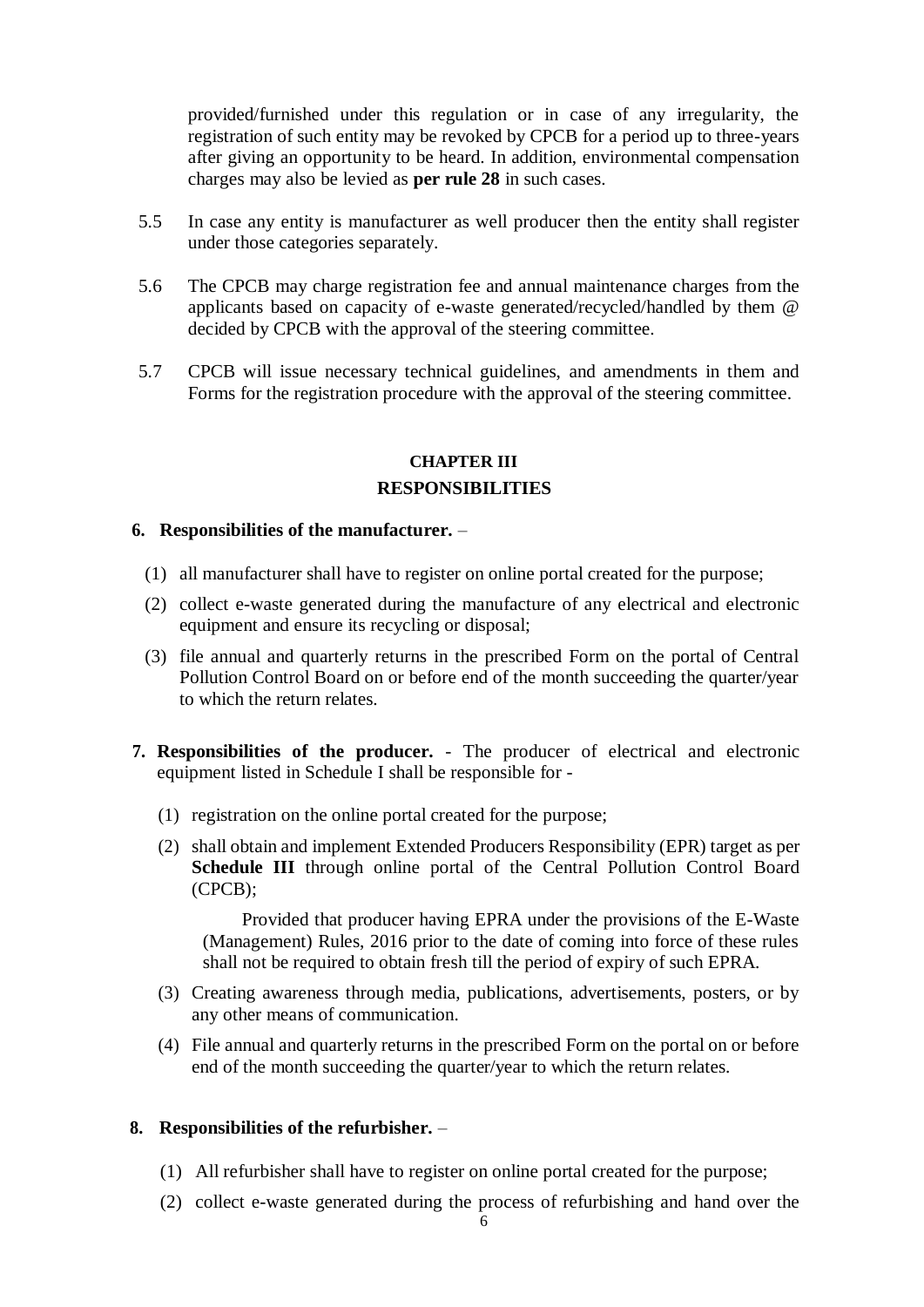waste to authorized recycler and upload information on the portal;

- (3) ensure that the refurbished equipment shall be as per Compulsory Registration Scheme (CRS) of MeitY/BIS, devised for this purpose.
- (4) file annual and quarterly returns in the prescribed Form on the portal on or before end of the month succeeding the quarter/year to which the return relates.

#### **9. Responsibilities of bulk consumer.** –

(1) Bulk consumers of electrical and electronic equipment listed in **Schedule I** shall ensure that e-waste generated by them shall be handed over only to authorised refurbisher or authorised recyclers as soon as possible.

### **10. Responsibilities of the recycler.** –

- (1) all recycler shall have to register on online portal created for the purpose;
- (2) shall ensure that the facility and recycling processes are in accordance with the standards or guidelines prescribed by the Central Pollution Control Board from time to time;
- (3) ensure that the fractions or material not recycled in its facility is sent to the respective authorised recyclers;
- (4) ensure that residue generated during recycling process is disposed of in an authorised treatment storage disposal facility;
- (5) maintain record of e-waste collected, dismantled, recycled and sent to authorised recycler on online portal and make available all records for verification/audit as and when required;
- (6) file annual and quarterly returns in the prescribed Form on the portal of Central Pollution Control Board on or before end of the month succeeding the quarter/year to which the return relates.
- (7) may accept waste electrical and electronic equipment or components not listed in Schedule I for recycling provided that they do not contain any radioactive material and same shall be uploaded on the portal;
- (8) creating awareness through media, publications, advertisements, posters, or by any other means of communication.
- (9) Will account for and upload information about any non-recyclable e-waste or any quantity which is not recycled or disposed of in landfills.

## **11. Responsibilities of Central Pollution Control Board. -**

- (1) Operation and maintenance of Extended Producer Responsibility Portal and monitoring of EPR compliance.
- (2) Coordination with State Pollution Control Boards
- (3) Preparation of Guidelines and SOPs for implementation of these regulation and Environmentally Sound Management of e-waste.
- (4) Conduct random check for ascertaining compliance of the e-waste rules and may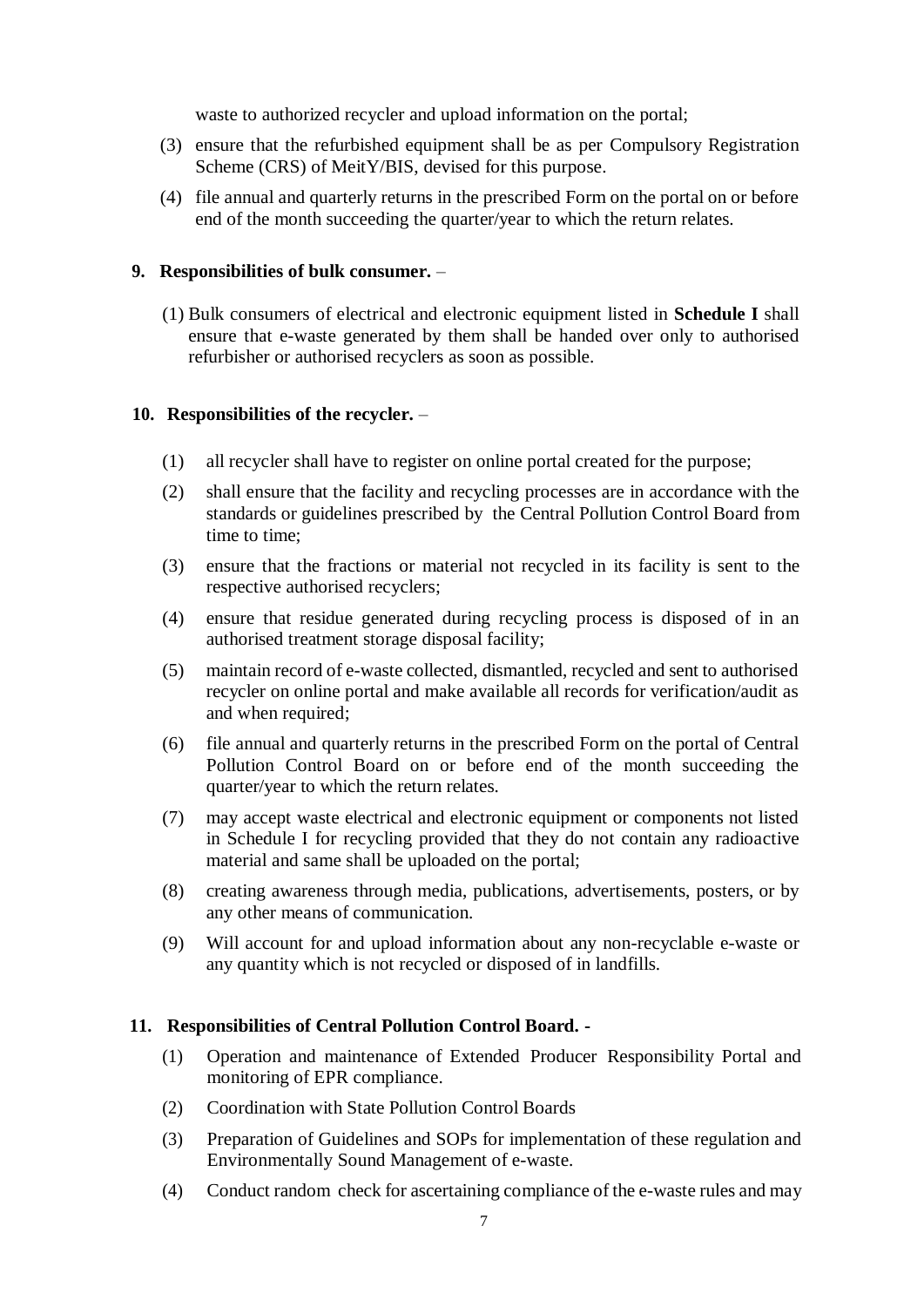take help of Customs/State Govt or any other agency (ies).

- (5) Documentation, compilation of data on e-waste and uploading on websites of Central Pollution Control Board.
- (6) Actions against violation of these rules.
- (7) Conducting training programmes to develop capacity including SPCB officials.
- (8) Conducting awareness programmes on e-waste management, RE/CE label, legislation to make consumers responsible towards product usage and safe disposal.
- (9) Integrate all stakeholders with the centralized digital system.
- (10) Submit Annual Report to the Ministry.
- (11) Enforcement of provisions regarding reduction in use of hazardous substances in manufacture of electrical and electronic equipment.
- (12) Interaction with IT industry for reducing hazardous substances.
- (13) Set and revise targets for compliance to the reduction in use of hazardous substance in manufacture of electrical and electronic equipment from time to time.
- (14) Ensure RoHS compliance and its certifications through an authorized lab and its mandatory checks.
- $(15)$  Any other function delegated by the Ministry under these rules from time to time.

### **12. Responsibilities of State Pollution Control Boards or Pollution Control Committees of Union territories. –**

- (1) Inventorisation of e-waste.
- (2) Monitoring and compliance of Extended Producer Responsibility as directed by Central Pollution Control Board.
- (3) Conduct random inspection of recycler and refurbisher and monitoring recycling capacity utilization.
- (4) Implementation of programmes to encourage environmentally sound recycling.
- (5) Any other function delegated by the Ministry/CPCB under these rules.

#### **13. Responsibilities of State Government. -**

- (1) Department of Industry in State or any other government agency authorised in this regard by the State Government, to ensure earmarking or allocation of industrial space or shed for e-waste dismantling andrecycling in the existing and upcoming industrial park, estate and industrial clusters;
- (2) Department of Labor in the State or any other government agency authorised in this regard by the State Government will:
	- a. ensure recognition and registration of workers involved in dismantling and recycling;
	- b. assist formation of groups of such workers to facilitate setting up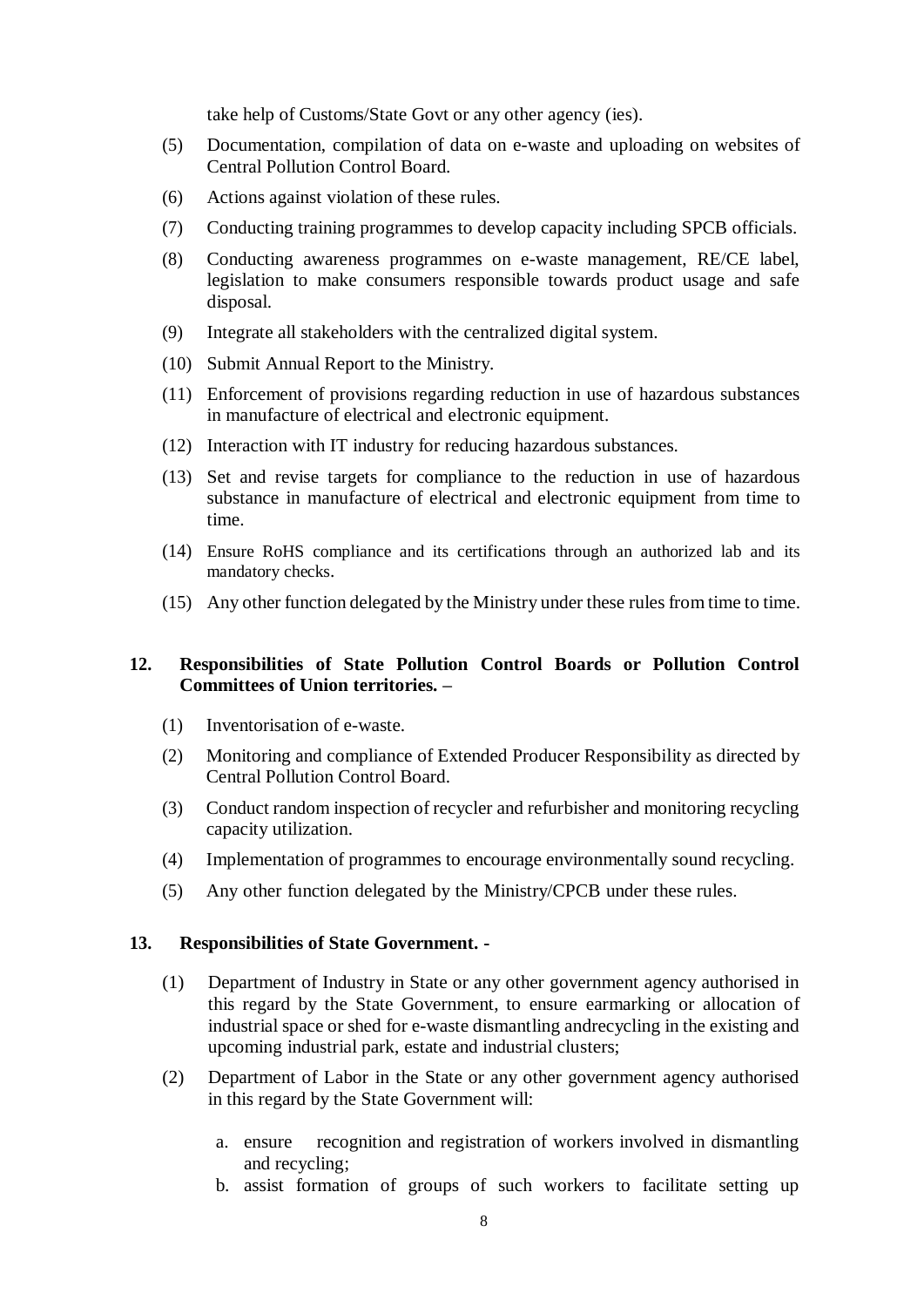dismantling facilities;

- c. undertake industrial skill development activities for the workers involved in dismantling and recycling;
- d. undertake annual monitoring and to ensure safety & health of workers involved in dismantling and recycling;

#### **14. Responsibilities of Urban Local Bodies (Urban and Rural). –**

- (1) To ensure that e-waste if found to be mixed with MunicipalSolid Waste is properly segregated, collected and is channelised to authorised recycler.
- (2) To ensure that e-waste pertaining to orphan products is collected and channelized to authorised dismantler or recycler.
- (3) To facilitate setting up e-waste collection, segregation and disposal systems.
- (4) Conducting training sessions to develop capacities of the ULBs.

### **15. Responsibilities of Port authority under Indian Ports Act, 1908 (15 of1908) and Customs Authority under the Customs Act, 1962 (52 of 1962). –**

- (1) Verify the import/ export w.r.t. Extended Producer Responsibility regulation.
- (2) Inform Central Pollution Control Board of any illegal trafficfor necessary action.
- (3) Take action against importer for violations under the Indian Ports Act, 1908/Customs Act, 1962.

## **16. Responsibilities of Bureau of Indian Standards/ MeitY. –**

(1) Will issue standards for refurbished products.

## **CHAPTER IV**

**17. Procedure for storage of e-waste.** - Every manufacturer, producer, refurbisher and recycler may store the e-waste for a period not exceeding one hundred and eighty days and shall maintain a record of sale, transfer and storage of e-wastes and make these records available for inspection. The storage of the e-waste will be done as per relevant rules/ guidelines.

Provided that CPCB may extend the said period up to three hundred and sixty-five days in case the e-waste needs to be specifically stored for development of a process for its recycling or reuse.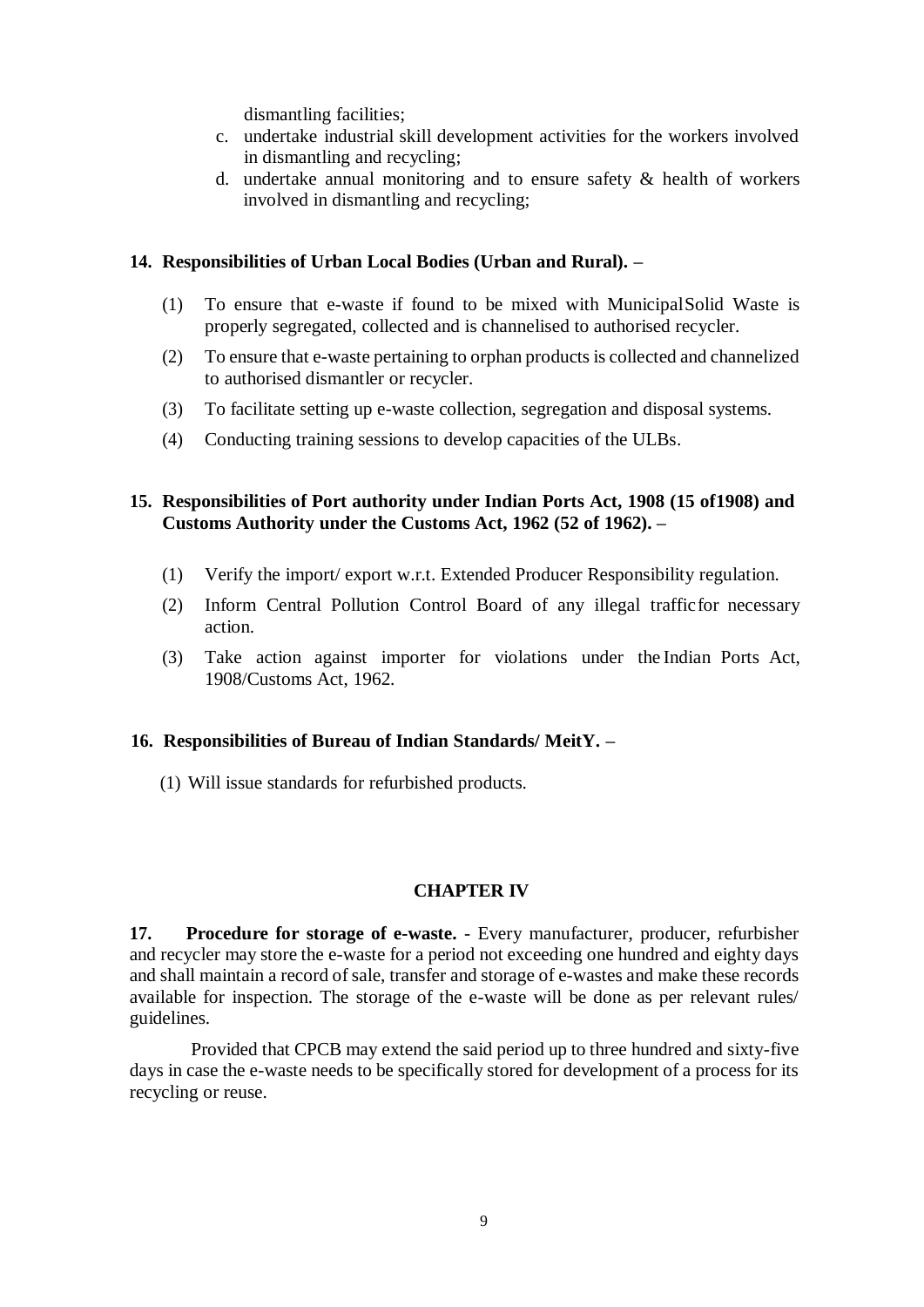### **CHAPTER V**

#### **18. Modalities of the EPR Regime**

- (i) All producers shall have to fulfil EPR obligations as per **Schedule III.**
- (ii) The EPR obligations for each product will be decided on the basis of the information provided by Producers on the online portal and the individuals product's life period as prescribed by CPCB and the rates prescribed in Schedule III. EPR compliance shall be monitored by CPCB/SPCBs.
- (iii)The Producer shall fulfill their EPR obligation through online purchase of EPR Certificate from registered recyclers only and submit it online by filing quarterly return. The details provided by Producers and registered recyclers will be crosschecked on the online portal. In case of any difference, the lower figure would be considered towards fulfilment of EPR obligation of the Producer. The certificates shall be subject to environmental audit by the agencies authorized by the CPCB/Ministry.

### **19. EPR Certificate Generation**

#### **A. Recycling**

- (i) The Central Pollution Control Board shall generate EPR certificate through the portal in favour of a registered recycler in the format as prescribed.
- (ii) The quantity eligible for generation of EPR certificate will be calculated by the following formula:

$$
Q_{EPR} = Q_p \times C_f
$$

*The QEPR is the quantity eligible for generation of the certificate, Q<sup>p</sup> is the quantity of the end product and C<sup>f</sup> is the conversion factor.*

Conversion factor  $C_f$  for each end product will be prescribed by CPCB with the approval of the steering committee.

- (iii)The validity of the EPR certificate will be 2 years from the end of the financial year in which it was generated. The expired certificate automatically extinguished after the period unless extinguished earlier **as per rule 19. (ii).**
- (iv)Each EPR certificate will have a unique number containing year of generation, code of end product, recycler code and a unique code. The EPR certificates will be in the denominations of 100, 200, 500 and 1000 kg or as may be prescribed by CPCB with the approval of Steering Committee.

## **B. Refurbishing**

(i) The e-waste would also be allowed for refurbishing. A refurbisher will have to get registered on the portal and based on the data provided, refurbishing certificate shall be generated in favour of a registered refurbisher in the prescribed format.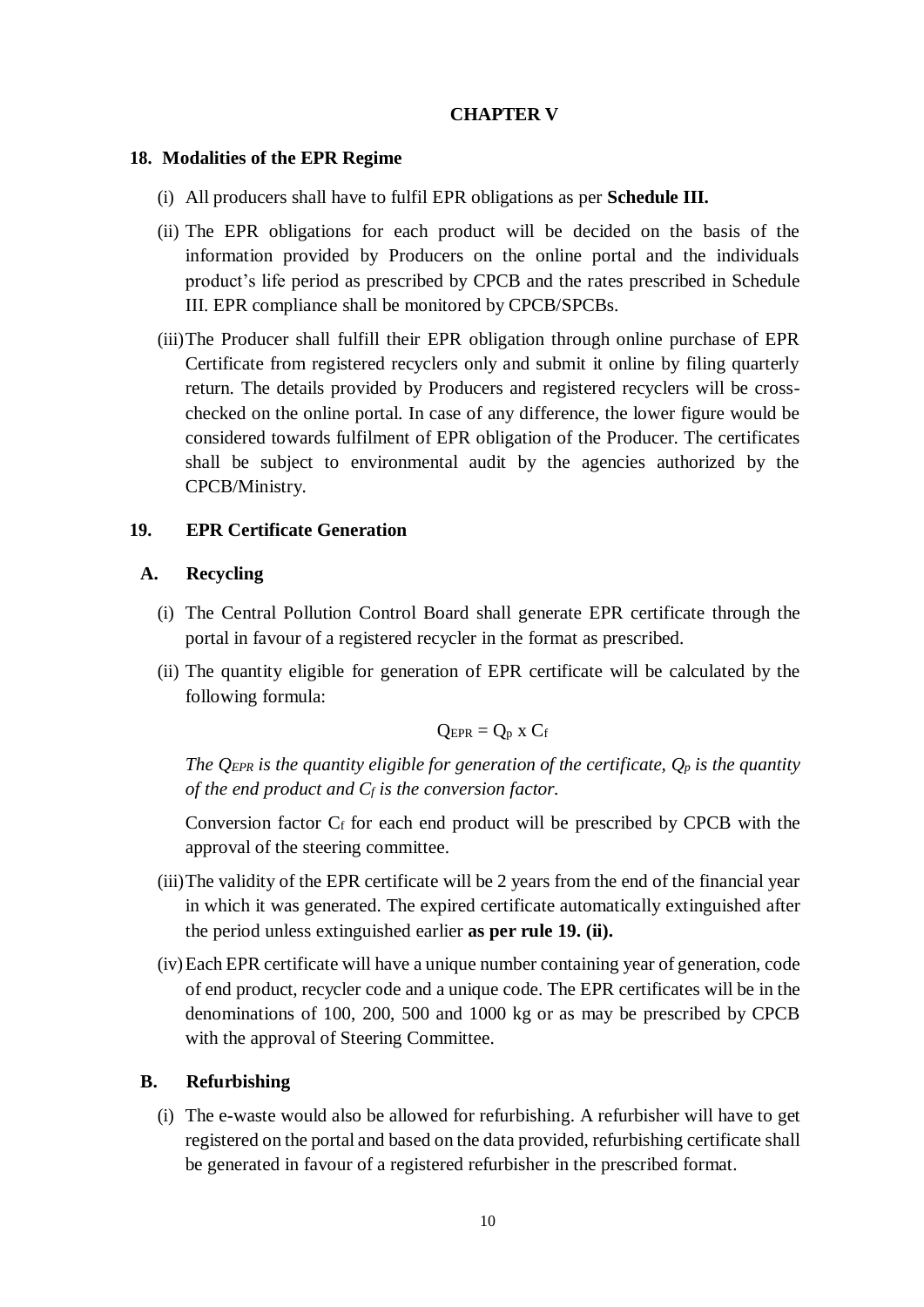- (ii) On production of the refurbishing certificates purchased from the registered refurbishers, the EPR obligation of the producers would be deferred by the duration as prescribed by the CPCB for the corresponding quantity of e-waste.
- (iii) EPR obligation will be extinguished only after end of life disposal through an authorized recycler and producing EPR certificate and not by refurbishing certificate.

### **20. Transaction of EPR Certificates**

- (i) A producer can purchase EPR certificates limited to its EPR liability of current year (Year Y) plus any leftover liability of preceding years plus 10% of the current year liability.
- (ii) As soon as the producer purchases EPR certificate, it will be automatically adjusted against its liability, Priority in adjustment will be given to earlier liability. The EPR certificate so adjusted will be automatically extinguished and cancelled.
- (iii)Similarly, as soon as producer purchases refurbishing certificates, its EPR liability will be deferred automatically for the relevant quantity of the product, for the duration as prescribed by CPCB.
- (iv)The availability, requirement and other details of the EPR certificate and refurbishing certificates for every producer/ recycler/refurbisher will be made available on the portal.
- (v) All such transactions shall be recorded and submitted by the Producers/recyclers on the online portal at the time of filing quarterly returns.

#### **CHAPTER VI**

#### **REDUCTION IN THE USE OF HAZARDOUS SUBSTANCES IN THE MANUFACTURE OF ELECTRICAL AND ELECTRONIC EQUIPMENT AND THEIR COMPONENTS OR CONSUMABLES OR PARTS OR SPARES**

- **21. Reduction in the use of hazardous substances in the manufacture of electrical and electronic equipment and their components or consumables or parts or spares.** –
- (1) Every producer of electrical and electronic equipment and their components or consumables or parts or spares listed in **Schedule I** shall ensure that, new Electrical and Electronic Equipment and their components or consumables or parts or spares do not contain Lead, Mercury, Cadmium, Hexavalent Chromium, polybrominated biphenyls and polybrominated diphenyl ethers beyond a maximum concentration value of 0.1% by weight in homogenous materials for lead, mercury, hexavalent chromium, polybrominated biphenyls and polybrominated diphenyl ethers and of 0.01% by weight in homogenous materials for cadmium.
- (2) Components or consumables or parts or spares required for the electrical and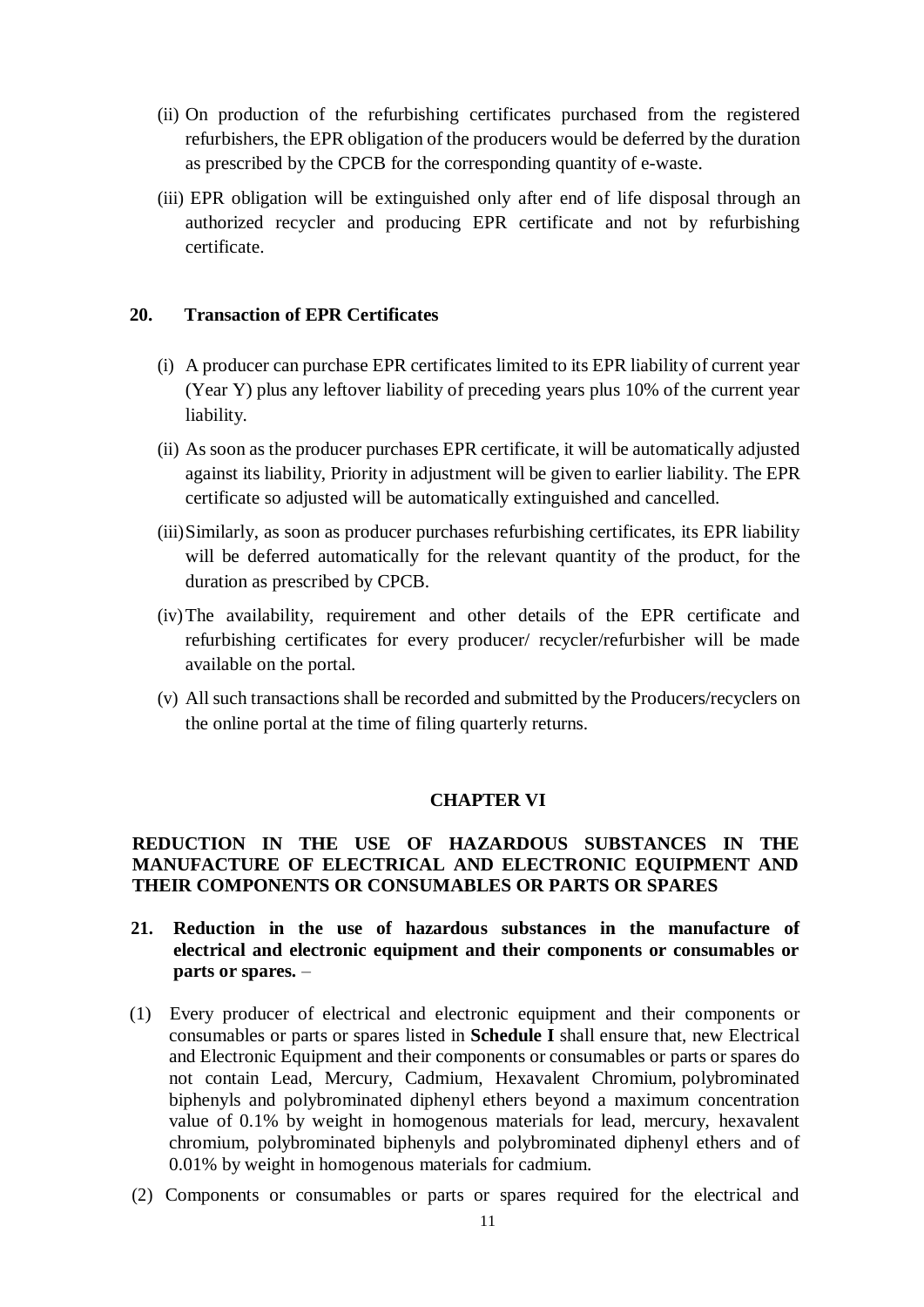electronic equipment placed in the market prior to  $1<sup>st</sup>$  May, 2014 may be exempted from the provisions of sub-rule (1) of rule 16 provided Reduction of Hazardous Substances compliant parts and spares are not available.

- (3) The applications listed in **Schedule II** shall be exempted from provisions of **sub- rule (1) of rule 21.**
- (4) Every producer of applications listed in **Schedule II** shall ensure that the limits of hazardous substances as given in **Schedule II** are to be complied.
- (5) Every producer shall provide the detailed information on the constituents of the equipment and their components or consumables or parts or spares along with a declaration of conformance to the Reduction of Hazardous Substances provisions in the product user documentation.
- (6) Imports or placement in the market for new electrical and electronic equipment shall be permitted only for those which are compliant to provisions of **sub-rule (1) and sub rule (4) of rule 21.**
- (7) Manufacture and supply of electrical and electronic equipment used for defence and other similar strategic applications shall be excluded from provisions of **sub- rule (1) of rule 21.**
- (8) Every producer will provide information on the compliance of the provisions of **sub-rule (1) of rule 21**. This information shall be in terms of self-declaration.
- (9) Manufacturer shall use the technology/methods so as to make the end product recyclable as far as possible;
- (10) manufacturer shall ensure that component(s/ $\frac{1}{2}$ ) made by different manufacturer are compatible with each other as far as possible so as to reduce the quantity of ewaste.
- (11) Central Pollution Control Board shall conduct random sampling of electrical and electronic equipment placed on the market to monitor and verify the compliance of Reduction of Hazardous Substances provisions and the cost for sample andtesting shall be borne by the Producer. The random sampling shall be as per the guidelines of Central Pollution Control Board.
- (12) If the product does not comply with Reduction of Hazardous Substances provisions, the Producers shall take corrective measures to bring the product into compliance and withdraw or recall the product from the market, within a reasonable period as per the guidelines of the Central Pollution Control Board.
- (13) Central Pollution Control Board shall publish the methods for sampling andanalysis of Hazardous Substances as listed in **sub-rule (1) of rule 21** with respect to the items listed in **Schedule I** and **II** and also enlist the labs for this purpose.

#### **CHAPTER VII**

#### **MISCELLANEOUS**

- **22.** No entity shall carry out any business without registration under these regulations.
- **23. Guidelines. -** CPCB, with the approval of Central Government, may issue guideline for collection, storage, transportation, segregation, refurbishment, recycling and disposal of e-waste, under these regulations, from time to time.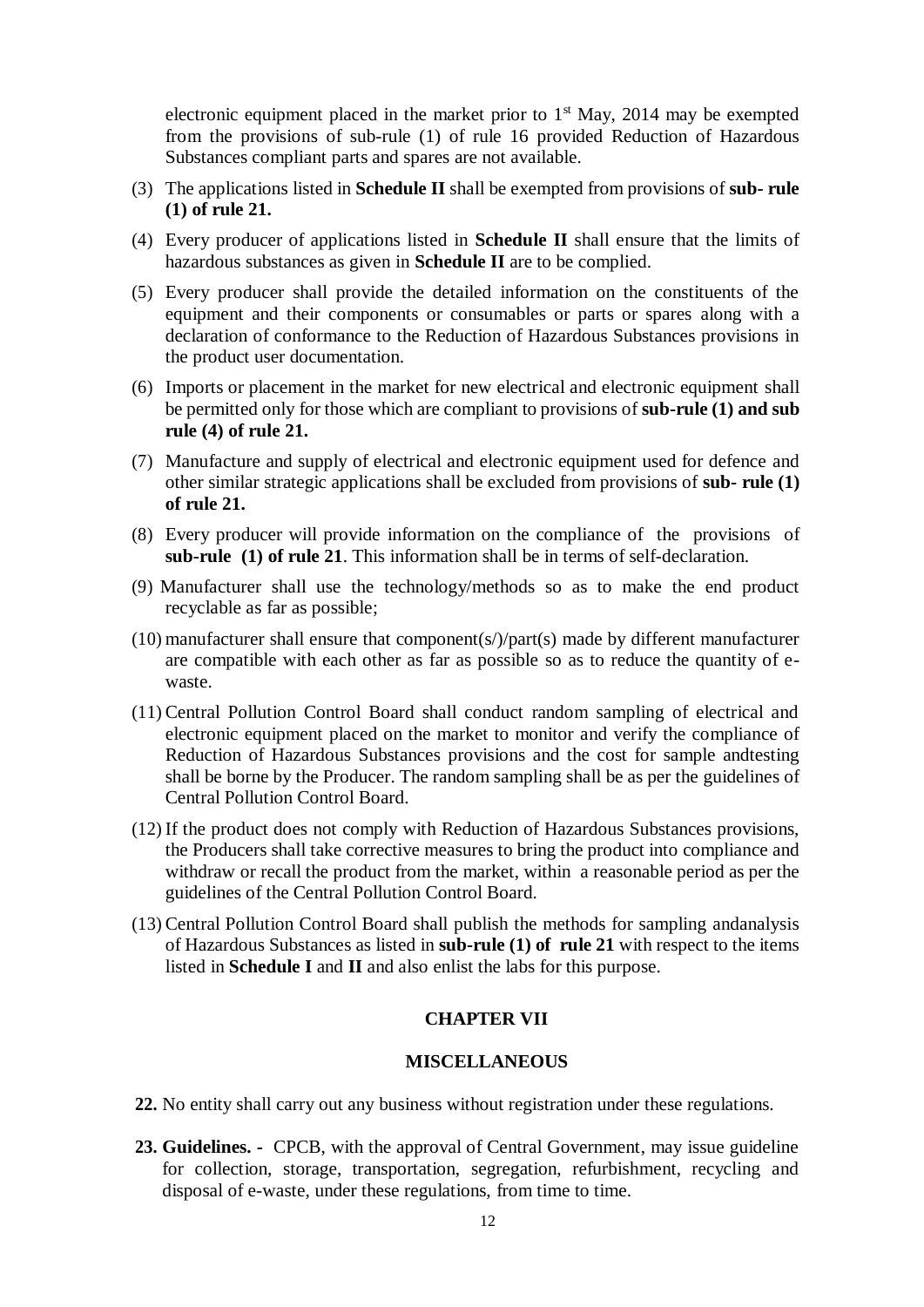- **24. Annual Report.** CPCB will submit an annual report to MoEFCC regarding status of implementation of the e-waste management rules with quantitative and qualitative analysis along withits recommendations, within one month of the end of the financial year.
- **25. Transportation of e-waste.** –Transportation of waste generated from manufacturing or recycling destined for final disposal to a treatment, storage and disposal facility shall follow the provisions under Hazardous Wastes (Management, Handling and Transboundary Movement) Rules, 2016.
- **26. Accident reporting. -** Where an accident occurs at the facility processing e-waste or during transportation of e-waste, the producer, refurbisher, transporter, dismantler, or recycler, as the case may be, shall report immediately to the concerned State Pollution Control Board about the accident through telephone and e-mail.

### **27. Appeal. -**

- (1) Any person aggrieved by an order of suspension or cancellation or refusal of registration or its renewal passed by the Central Pollution Control Board, within a period of thirty days from the date onwhich the order is communicated to him, prefer an appeal in prescribed form to the Central Government.
- (2) The Appellate Authority may entertain the appeal after expiry of the said period of thirty days if it is satisfied that the appellant was prevented by sufficient cause from filing the appeal in time

#### **28. Environment Compensation**

- (i) CPCB shall lay down guidelines for imposition and collection of environment compensation on any entity in case of violation of any of the provision of these regulations and guidelines issued hereunder. The said guidelines shall be in accordance with these regulations and will be approved by MoEF&CC.
- (ii) CPCB shall also lay down guidelines for imposition and collection of environment compensation on the Producers in case of non-fulfilment of obligations set out in these regulations and transaction or use of false EPR Certificate. The said guidelines shall be in accordance with these regulations and will be approved by MoEF&CC.
- (iii) It shall also be levied on unregistered producers, manufacturer, refurbisher, recyclers and any entity which aids or abets the violation of these regulation.
- (iv) Payment of environment compensation shall not absolve the Producers of the EPR obligation set out in these regulations. The unfulfilled EPR obligation for a particular year will be carried forward to the next year and so on and up to 3 years. In case, the shortfall of EPR obligation is addressed after 1 year, 85% of the environment compensation levied shall be returned to the Producers, In case, the shortfall of EPR obligation is addressed after 2 year, 60% of the environment compensation levied shall be returned to the Producers, and in case, the shortfall of EPR obligation is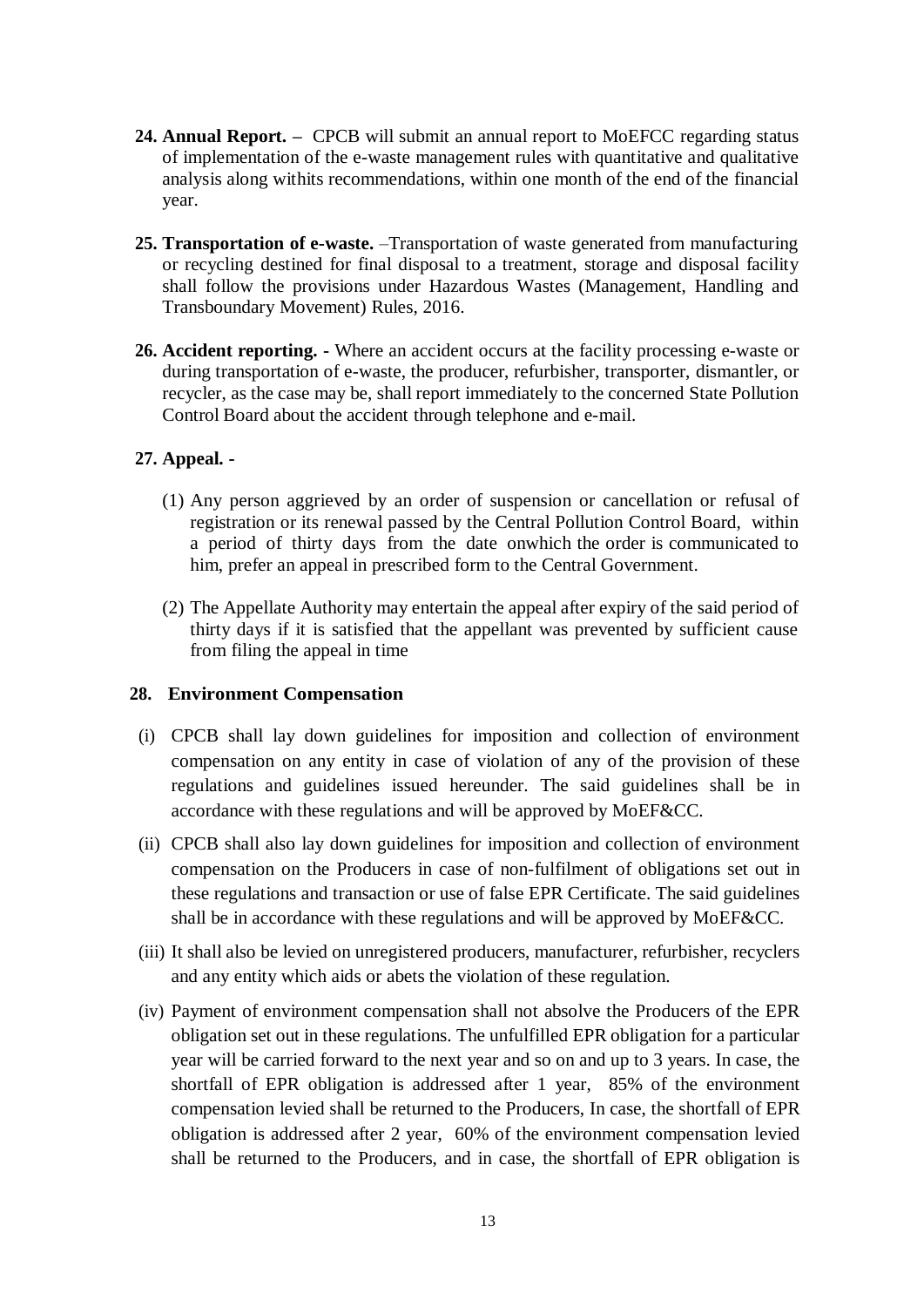addressed after 3 year, 30% of the environmental compensation levied shall be returned to the Producers, thereafter no EC will be returned to the producer.

- (v) False information resulting in over generation of EPR certificates by recycler above 5% of the actual recycled waste will result in revocation of registration and imposition of EC which shall not be returnable. Repeat offence, violation of the regulations for three times or more will also result in permanent revocation of registration over and above the EC charges.
- (vi) The funds collected under environment compensation shall be kept in a separate Escrow account by CPCB. The funds collected shall be utilized in collection and recycling/end of life disposal of uncollected, historical, orphaned e-waste and nonrecycled/ non-end of life disposal of e-waste on which the environment compensation is levied, research & development, incentivizing recyclers and on other heads as decided by the committee. Modalities and heads for utilization of the funds would be decided by the Steering Committee with approval of MoEF&CC, which may also issue instructions in this regard.

#### **29. Prosecution**

Any person, who provides incorrect information required under these regulations for obtaining EPR certificates, uses or causes to be used false/forged EPR certificates in any manner, over generates EPR certificates above 5% of the actual waste recycled, willfully violates the directions given under these regulations or fails to cooperate in the verification and audit proceedings, may be prosecuted under section 15 of the Environment (Protection) Act, 1986. This prosecution will be in addition to the EC levied under **rule 28** of this regulation.

#### **30. Verification and Audit**

CPCB by itself or through a designated agency shall verify compliance of these regulations by producers, manufacturer, refurbisher and recyclers through random inspection and periodic audit, as deemed appropriate. The action against violations of the provisions of these regulations shall be as per **clause 28** above.

#### **31. Steering Committee**

- (i) There shall be a Steering Committee (SC) under the Chairmanship of Chairman, CPCB to oversee the overall implementation of these regulations. The Steering Committee will comprise of following members in addition to the chair:
	- a) Representative of MoEF & CC.
	- b) Representative of MeitY.
	- c) Representatives of Electrical and Electronic Equipment Producers and Manufacturer Association.
	- d) Representatives of E-Waste Recycler Associations.
	- e) Representatives of SPCB/PCC as co-opted by the chairman of the Steering Committee.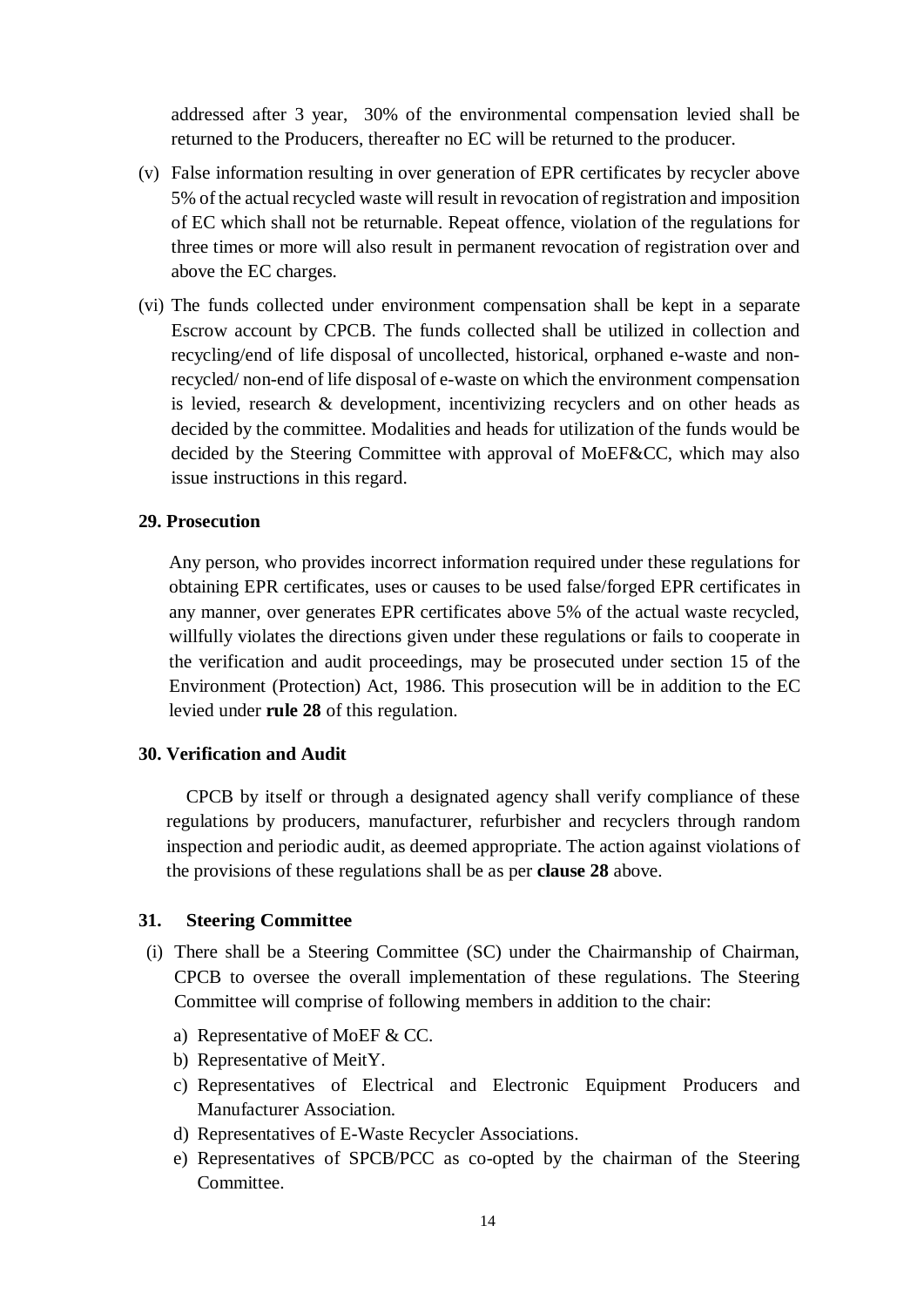- f) Head of the Concerned Division of CPCB Member Convener.
- (ii) The steering committee shall be responsible for overall implementation, monitoring and supervision of these regulations. It will also decide upon the disputes arisen from time to time and on representations received in this regard, and shall refer to MoEF&CC any substantial issue arisen, pertaining to these regulations.
- (iii)The steering committee will review and revise the guidelines/ EPR target/addition of new Electrical and Electronic Equipment in **Schedule I,** in view of the technological advancements and other factors with the approval of the Ministry.

#### **32Power to remove difficulties**

The Steering Committee will have power to remove any difficulty in smooth implementation of these regulations, and refer any such issues, as deemed fit, for consideration of the MoEFCC.

\*\*\*\*\*\*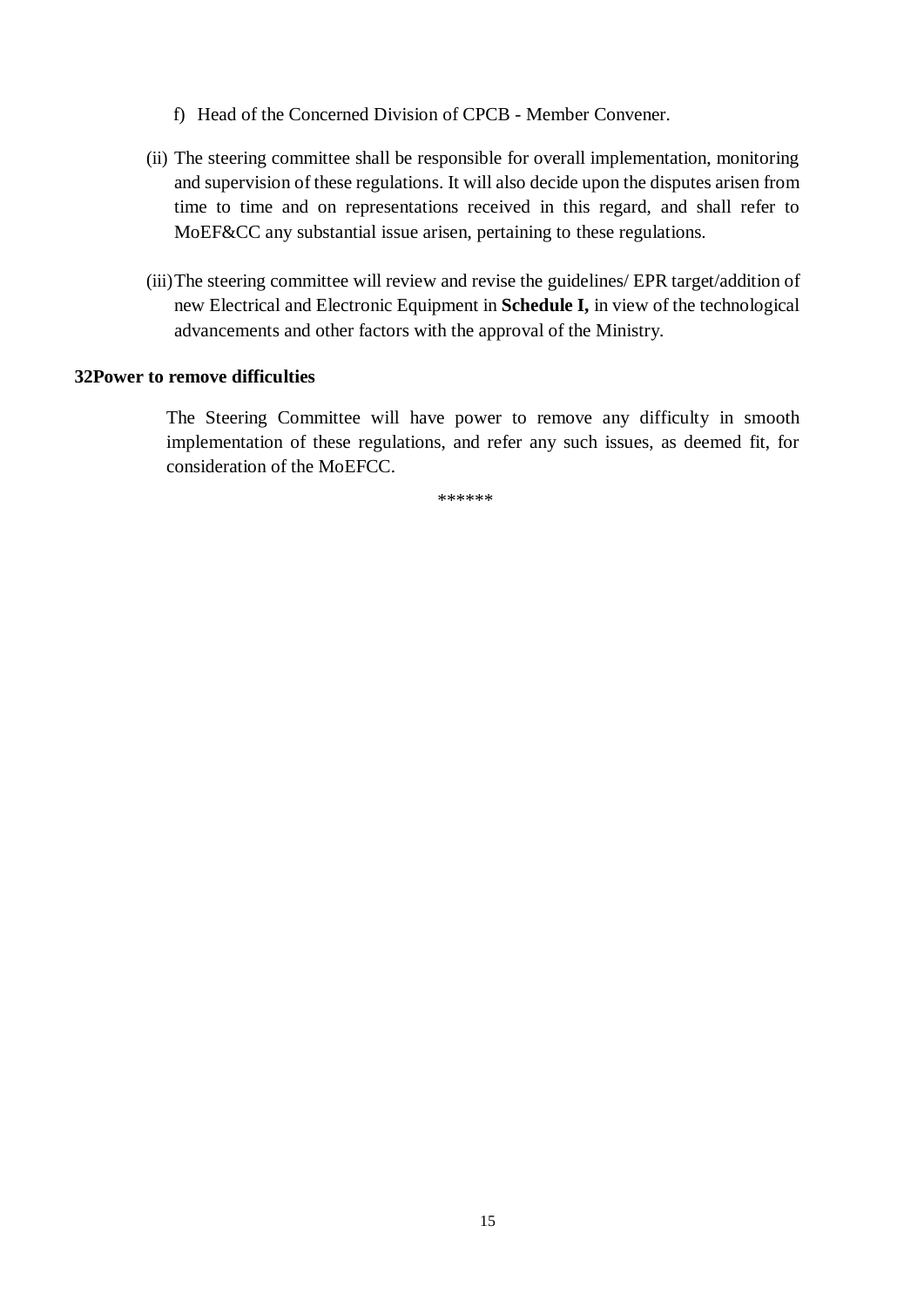# **SCHEDULE I**

## **Categories of electrical and electronic equipment including their components, consumables, parts and spares covered under the rules**

| Sr. | Categories of electrical and electronic equipment<br><b>Electrical</b>        |                   |  |
|-----|-------------------------------------------------------------------------------|-------------------|--|
| No. |                                                                               | and               |  |
|     |                                                                               |                   |  |
|     |                                                                               |                   |  |
|     |                                                                               |                   |  |
| i.  | Information technology and telecommunication equipment:                       |                   |  |
|     | Centralized data processing: Mainframes, Minicomputers                        | ITEW1             |  |
|     | Personal Computing: Personal Computers (Central Processing unit               | ITEW2             |  |
|     | with input and output devices)                                                |                   |  |
|     | Personal Computing: Laptop Computers (Central Processing unit                 | ITEW3             |  |
|     | with input and output devices)                                                |                   |  |
|     | Personal Computing: Notebook Computers                                        | ITEW4             |  |
|     | Personal Computing: Notepad Computers                                         | ITEW <sub>5</sub> |  |
|     | Printers including cartridges                                                 | ITEW <sub>6</sub> |  |
|     | Copying Equipment                                                             | ITEW7             |  |
|     | <b>Electrical and Electronic Typewriters</b>                                  | ITEW8             |  |
|     | User terminal and Systems                                                     | ITEW9             |  |
|     | Facsimile                                                                     | ITEW10            |  |
|     | Telex                                                                         | ITEW11            |  |
|     | Telephones                                                                    |                   |  |
|     | Pay telephones                                                                | ITEW13            |  |
|     | Cordless telephones                                                           | ITEW14            |  |
|     | Cellular telephones                                                           | ITEW15            |  |
|     | <b>Answering System</b>                                                       |                   |  |
|     | Products or equipment of transmitting sound, images or other                  |                   |  |
|     | information by telecommunications                                             |                   |  |
|     | BTS (all components excluding structure of tower)                             | ITEW18            |  |
|     | Tablets, I-PAD                                                                | ITEW19            |  |
|     | Phablets                                                                      | ITEW20            |  |
|     | <b>Scanners</b>                                                               | ITEW21            |  |
|     | Routers                                                                       | ITEW23            |  |
|     | <b>GPS</b>                                                                    | ITEW24            |  |
|     | <b>UPS</b>                                                                    | ITEW25            |  |
| ii. | <b>Consumer Electrical and Electronics and Photovoltaic Panels:</b>           |                   |  |
|     | Television sets (including sets based on Liquid Crystal Display and           | CEEW1             |  |
|     | light Emitting Diode Technology)                                              |                   |  |
|     | Refrigerator                                                                  |                   |  |
|     | <b>Washing Machine</b>                                                        |                   |  |
|     | Air- Conditioners excluding centralised air conditioning plants               |                   |  |
|     | Fluorescent and other Mercury containing lamps                                |                   |  |
|     | Screen, Electronic Photo frames, Electronic Display Panel,<br><b>Monitors</b> | CEEW <sub>6</sub> |  |
|     | Radio sets                                                                    | CEEW7             |  |
|     | Set top Boxes                                                                 | CEEW8             |  |
|     | Video Cameras                                                                 | CEEW9             |  |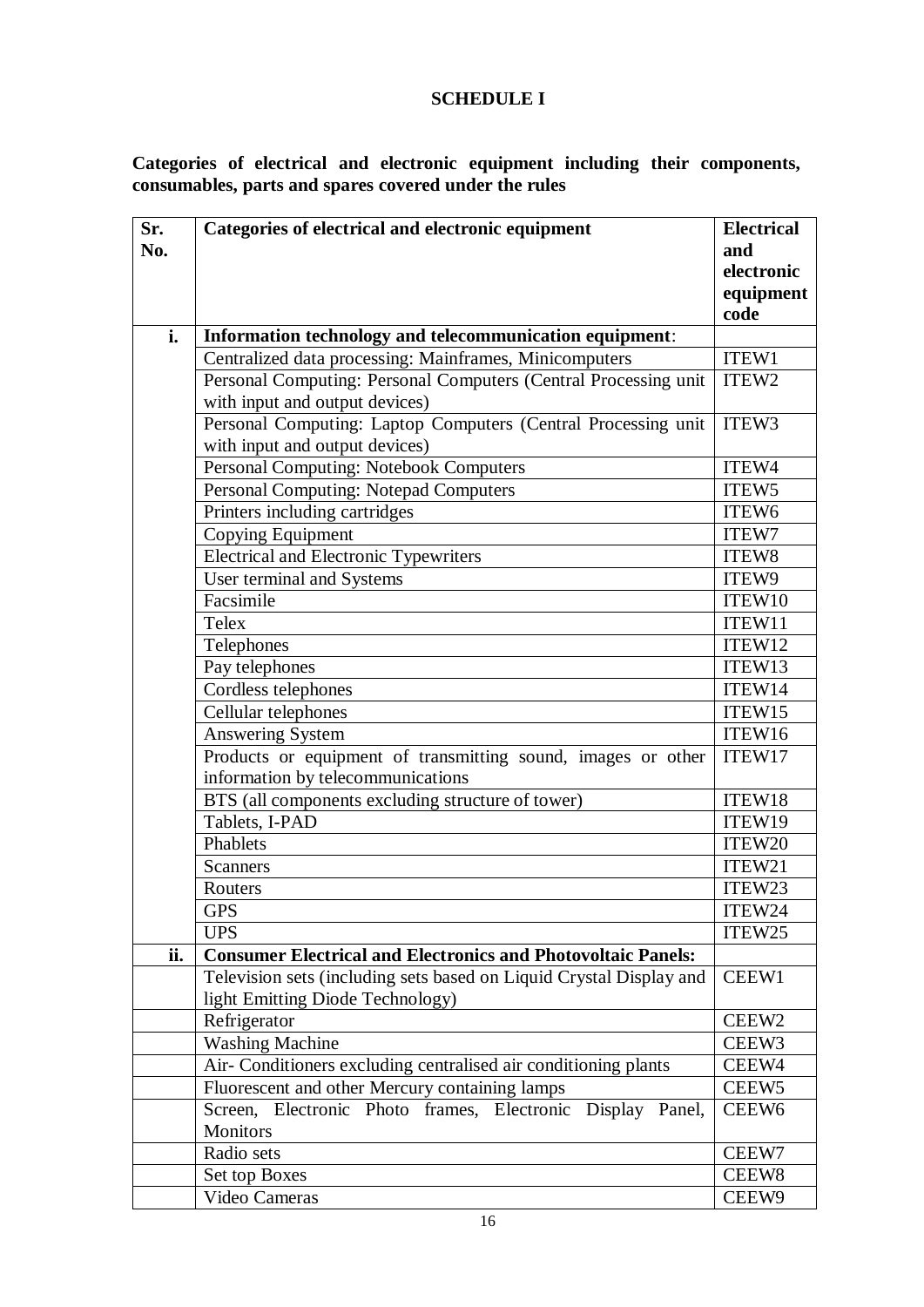|      | Video Recorders                                                    |                    |
|------|--------------------------------------------------------------------|--------------------|
|      | Hi-Fi Recorders                                                    |                    |
|      | <b>Audio Amplifiers</b>                                            |                    |
|      | Other products or equipment for the purpose of recording or        | CEEW13             |
|      | reproducing sound or images including signals and other            |                    |
|      | technologies for the distribution of sound and image by            |                    |
|      | telecommunications                                                 |                    |
|      | Solar panels/cells, solar Photovoltaic panels/cells/modules.       |                    |
|      | Luminaires for fluorescent lamps with the exception of luminaires  | CEEW15             |
|      | in households                                                      |                    |
|      | High intensity discharge lamps, including pressure sodium lamps    | CEEW16             |
|      | and metal halide lamps                                             |                    |
|      | Low pressure sodium lamps                                          | CEEW17             |
|      | Other lighting or equipment for the purpose of spreading or        | CEEW18             |
|      | controlling light excluding filament bulbs                         |                    |
| iii. | <b>Large and Small Electrical and Electronic Equipment</b>         |                    |
|      | Large cooling appliances                                           | LSEEW1             |
|      | Freezers                                                           | LSEEW <sub>2</sub> |
|      | Other large appliances used for refrigeration, conservation and    | LSEEW3             |
|      | storage of food                                                    |                    |
|      | Clothes dryers                                                     | LSEEW4             |
|      | <b>Dish Washing Machines</b>                                       | LSEEW <sub>5</sub> |
|      | Electric cookers                                                   | LSEEW6             |
|      | Electric stoves                                                    | LSEEW7             |
|      | Electric hot plates                                                | LSEEW8             |
|      | Microwaves, Microwave Oven                                         | LSEEW9             |
|      | Other large appliances used for cooking and other processing of    |                    |
|      | food                                                               |                    |
|      | Electric heating appliances                                        | LSEEW11            |
|      | Electric radiators                                                 | LSEEW12            |
|      | Other large appliances for heating rooms, beds, seating furniture  |                    |
|      | Electric fans                                                      |                    |
|      | Other fanning, exhaust ventilation and conditioning equipment      | LSEEW15            |
|      | Vacuum cleaners                                                    | LSEEW16            |
|      | Carpet sweepers                                                    | LSEEW17            |
|      | Other appliances for cleaning                                      | LSEEW18            |
|      | Appliances used for sewing, knitting, weaving and other processing | LSEEW19            |
|      | for textiles                                                       |                    |
|      | Iron and other appliances for ironing, mangling and other care of  | LSEEW20            |
|      | clothing                                                           |                    |
|      | Grinders, coffee machines and equipment for opening or sealing     |                    |
|      | containers or packages                                             |                    |
|      | Smoke detector                                                     | LSEEW22            |
|      | <b>Heating Regulators</b>                                          | LSEEW23            |
|      | Thermostats                                                        | LSEEW24            |
|      | Automatic dispensers for hot drinks                                | LSEEW25            |
|      | Automatic dispensers for hot or cold bottles or cans               | LSEEW26<br>LSEEW27 |
|      | Automatic dispensers for solid products                            |                    |
|      | Automatic dispensers for money                                     |                    |
|      | All appliances which deliver automatically all kinds of products   | LSEEW29            |
| iv.  | Electrical and Electronic Tools (With the exception of large-      |                    |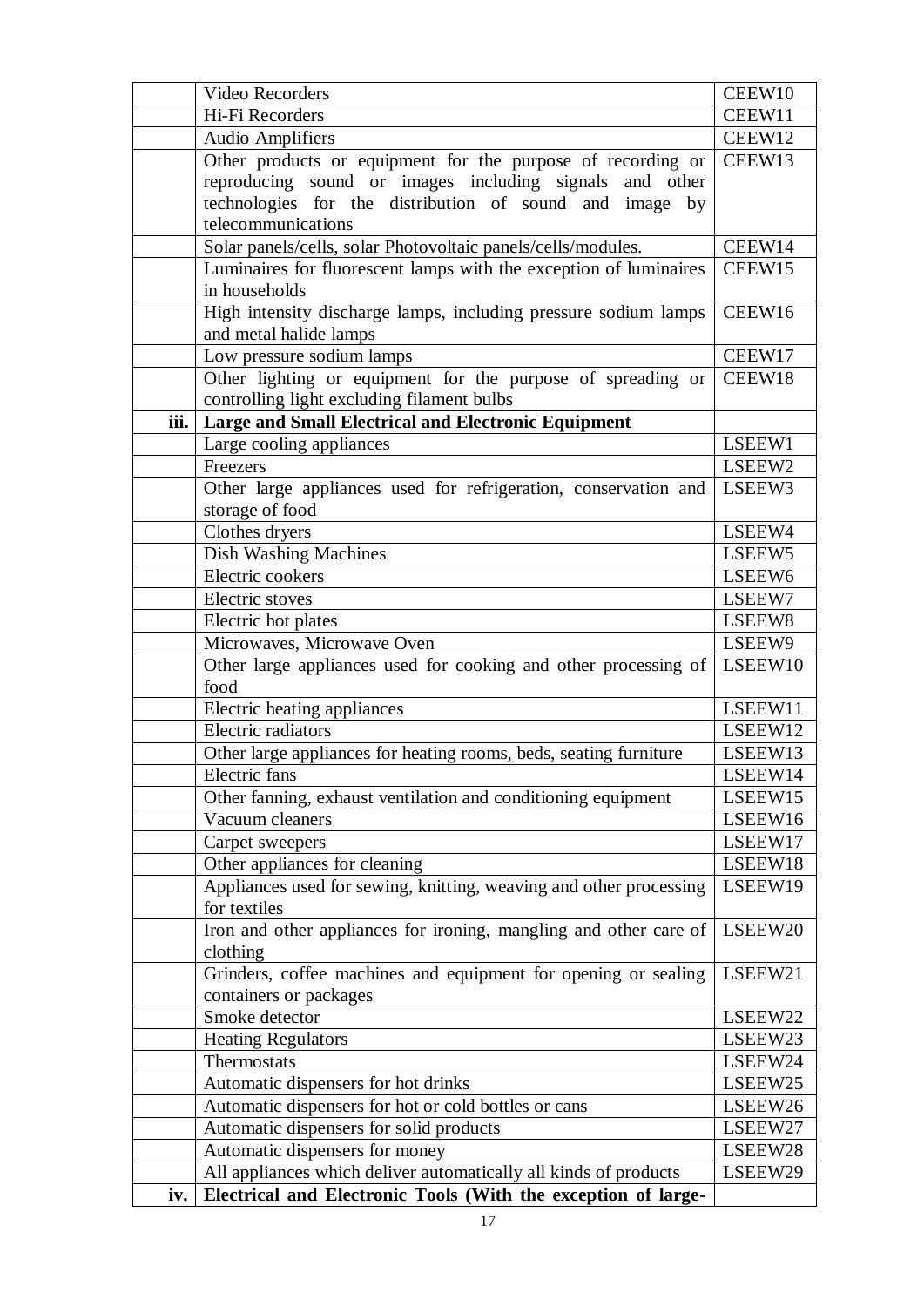|                | <b>Scale Stationary Industrial Tools)</b>                                                    |                  |  |
|----------------|----------------------------------------------------------------------------------------------|------------------|--|
|                | <b>Drills</b>                                                                                |                  |  |
|                | <b>Saws</b>                                                                                  |                  |  |
|                | <b>Sewing Machines</b>                                                                       |                  |  |
|                | Equipment for turning, milling, sanding, grinding, sawing, cutting,                          |                  |  |
|                | shearing, drilling, making holes, punching, folding, bending or                              |                  |  |
|                | similar processing of wood, metal and other materials                                        |                  |  |
|                | Tools for riveting, nailing or screwing or removing rivets, nails,<br>screws or similar uses | EETW5            |  |
|                | Tools for welding, soldering, or similar use                                                 | EETW6            |  |
|                | Equipment for spraying, spreading, dispersing or other treatment of                          | EETW7            |  |
|                | liquid or gaseous substance by other means                                                   |                  |  |
|                | Tools for mowing or other gardening activities                                               | EETW8            |  |
| $\mathbf{v}$ . | <b>Toys, Leisure and Sports Equipment</b>                                                    | EETW9            |  |
|                | Electrical trains or car racing sets                                                         | EETW10           |  |
|                | Hand-held video games consoles                                                               | EETW11           |  |
|                | Video games                                                                                  | EETW12           |  |
|                | Computers for biking, diving, running, rowing, etc.                                          | EETW13           |  |
|                | Sports equipment with electric or electronic components                                      | EETW14           |  |
|                | Coin slot machines                                                                           |                  |  |
| vi.            | Medical Devices (With the Exception of All Implanted and                                     |                  |  |
|                | <b>Infected Products)</b>                                                                    |                  |  |
|                | Radiotherapy equipment                                                                       | MDW1             |  |
|                | Cardiology equipment                                                                         | MDW <sub>2</sub> |  |
|                | Dialysis equipment                                                                           | MDW3             |  |
|                | Pulmonary ventilators                                                                        | MDW4             |  |
|                | <b>Nuclear Medicine Equipment</b>                                                            | MDW5             |  |
|                | Laboratory equipment for in vitro diagnosis                                                  | MDW <sub>6</sub> |  |
|                | Analysers                                                                                    | MDW7             |  |
|                | MRI & Ultrasound equipment                                                                   | MDW8             |  |
|                | <b>Fertilization tests</b>                                                                   | MDW9             |  |
|                | Other appliances for detecting, preventing, monitoring, treating,                            | MDW10            |  |
|                | alleviating, illness, injury or disability                                                   |                  |  |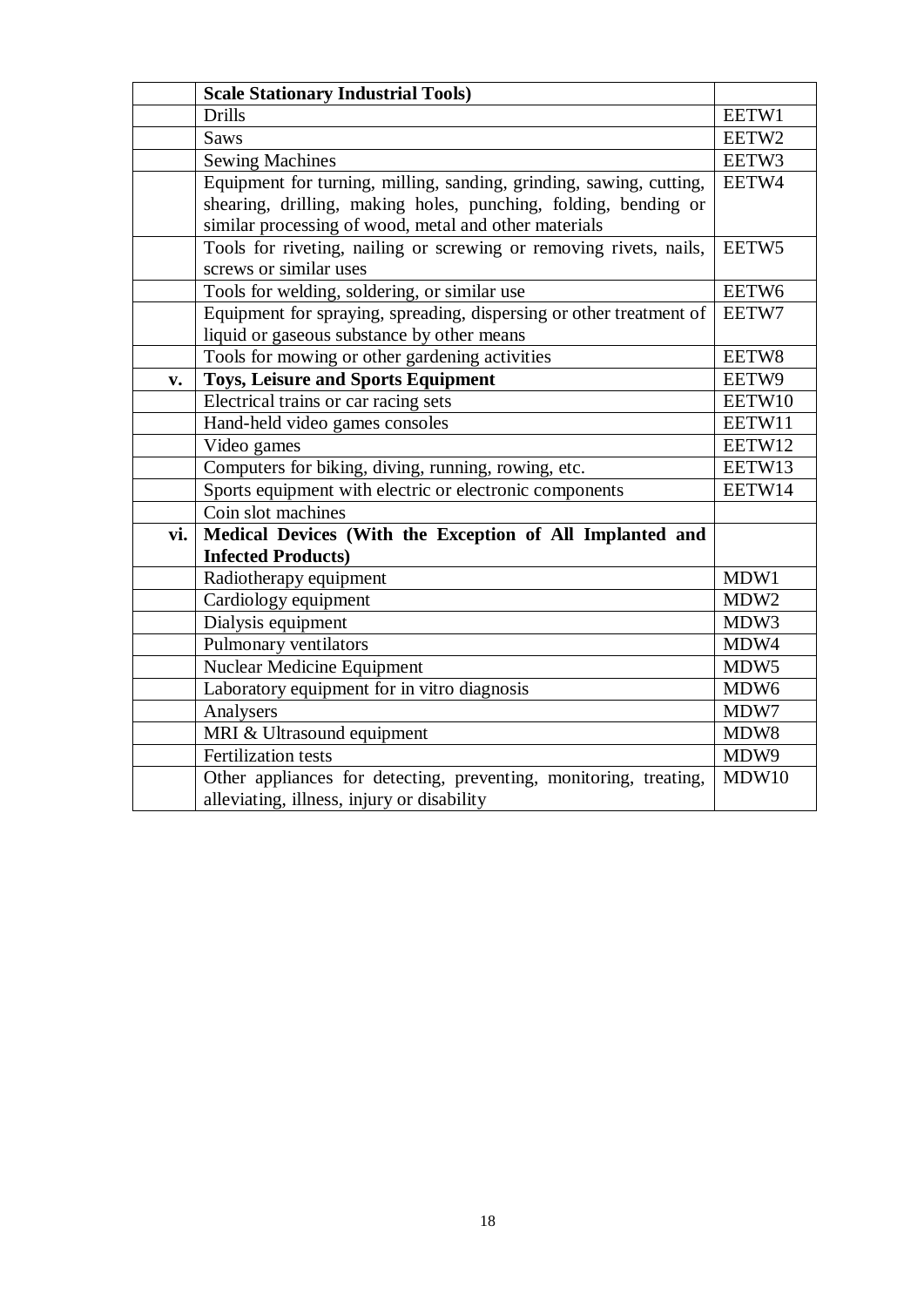# **SCHEDULE II**

 $\begin{array}{c} \hline \end{array}$ 

|         | Applications, which are exempted from the requirements of sub-rule (1) of rule 18                                                                               |  |
|---------|-----------------------------------------------------------------------------------------------------------------------------------------------------------------|--|
|         | Substance                                                                                                                                                       |  |
| 1       | Mercury in single capped (compact) fluorescent lamps not exceeding (perburner):                                                                                 |  |
| 1(a)    | For general lighting purposes <30 W : 2.5 mg                                                                                                                    |  |
| 1(b)    | For general lighting purposes $\geq$ 30 W and <50 W : 3.5mg                                                                                                     |  |
| 1(c)    | For general lighting purposes $\geq$ 50 W and <150 W : 5mg                                                                                                      |  |
| 1(d)    | For general lighting purposes $\geq$ 150 W : 15 mg                                                                                                              |  |
| 1(e)    | For general lighting purposes with circular or square structural shape and tubediameter<br>$\leq$ 17 mm : 7mg                                                   |  |
| 1(f)    | For special purposes: 5 mg                                                                                                                                      |  |
| 2(a)    | Mercury in double-capped linear<br>fluorescent lamps for general lighting<br>purposes not exceeding (per lamp):                                                 |  |
| 2(a)(1) | Tri-band phosphor with normal life time and a tube diameter $<$ 9mm (e.g.T2):<br>4mg                                                                            |  |
| 2(a)(2) | Tri-band phosphor with normal life time and a tube diameter<br>$\geq$ 9 mm and<br>$\leq$ 17 mm (e.g. T5): 3 mg                                                  |  |
| 2(a)(3) | Tri- band phosphor with normal life time and a tube diameter $>17$ mm and<br>$\leq$ 28 mm(e.g. T8): 3.5 mg                                                      |  |
| 2(a)(4) | Tri-band phosphor with normal life time and a tube diameter $>28$ mm (e.g. T12):3.5<br>mg                                                                       |  |
| 2(a)(5) | Tri-band phosphor with long life time $(\geq 25000 \text{ h})$ :5mg                                                                                             |  |
| 2(b)    | Mercury in other fluorescent lamps not exceeding (per lamp):                                                                                                    |  |
| 2(b)(1) | Linear halophosphate lamps with tube $>28$ mm (e.g. T 10 and T12):10 mg                                                                                         |  |
| 2(b)(2) | Non-linear halophosphate lamps(all diameters):15mg                                                                                                              |  |
| 2(b)(3) | Non-linear tri-band phosphor lamps with tube diameter >17 mm(e.g.T9):15 mg                                                                                      |  |
| 2(b)(4) | Lamps for other general lighting and special purposes (e.g. induction lamps): 15mg                                                                              |  |
| 3       | Mercury in cold cathode fluorescent lamps and external electrode fluorescentlamps<br>(CCFL and EEFL) for special purposes not exceeding (per lamp):             |  |
| 3(a)    | Short length( $\leq 500$ mm):3.5mg                                                                                                                              |  |
| 3(b)    | Medium length $($ >500 mm and $\leq$ 1500 mm): 5mg                                                                                                              |  |
| 3(c)    | Long length $(>1500$ mm): 13mg                                                                                                                                  |  |
| 4(a)    | Mercury in other low pressure discharge lamps (per lamp): 15mg                                                                                                  |  |
| 4(b)    | Mercury in High Pressure Sodium (vapour) lamps for general lighting purposes not<br>exceeding (per burner) in lamps with improved colour rendering index Ra>60: |  |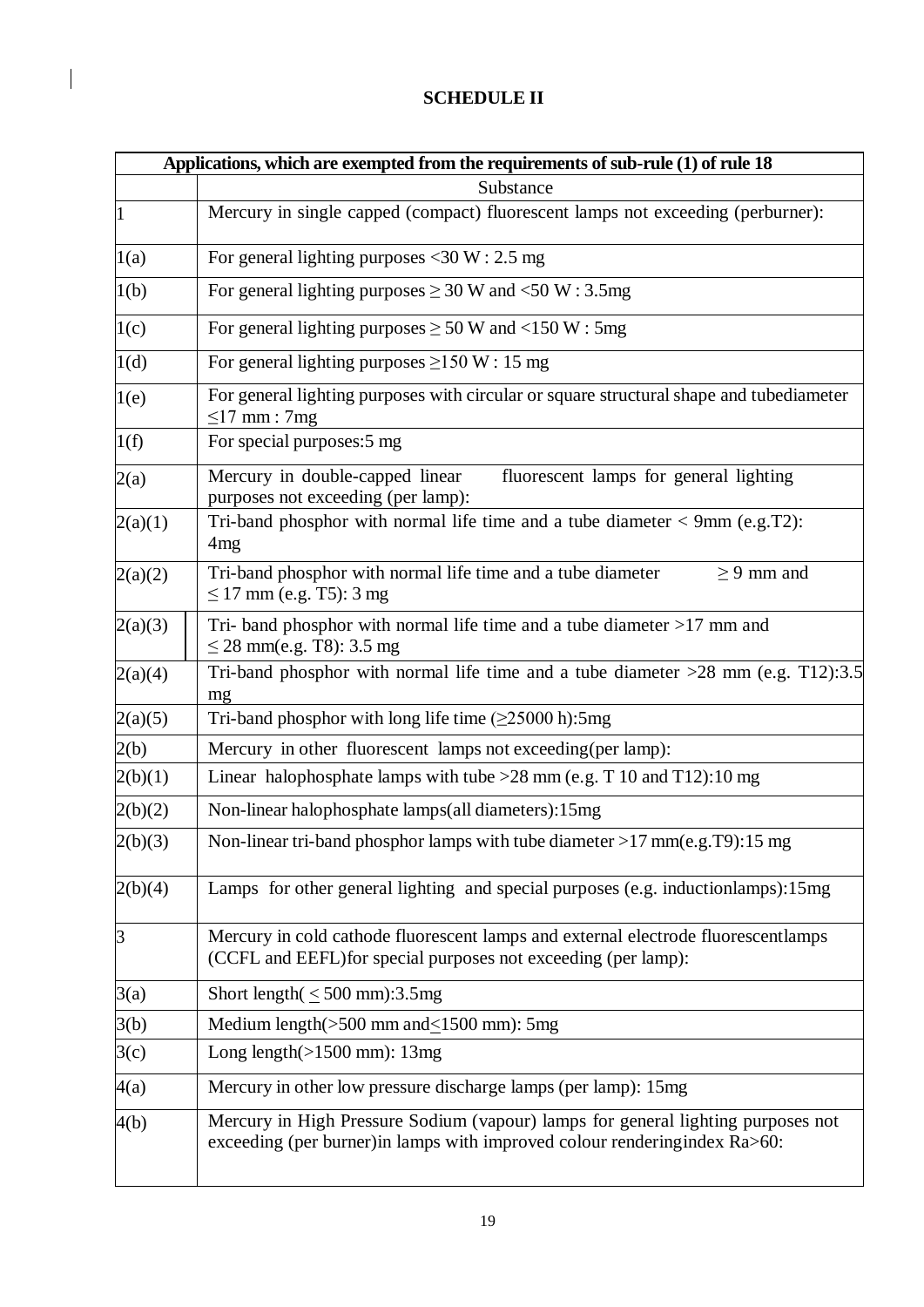| $4(b)-I$    | $P \le 155$ W: 30 mg                                                                                                                                                                                 |  |
|-------------|------------------------------------------------------------------------------------------------------------------------------------------------------------------------------------------------------|--|
| $4(b)$ -II  | 155 W < P $\leq$ 405 W : 40 mg                                                                                                                                                                       |  |
| $4(b)$ -III | $P > 405$ W: 40 mg                                                                                                                                                                                   |  |
| 4(c)        | Mercury in other High Pressure Sodium (vapour) lamps for general lighting purposes not<br>exceeding (per burner):                                                                                    |  |
| $4(c)$ -I   | $P \le 155$ W:25mg                                                                                                                                                                                   |  |
| $4(c)$ -II  | 155 W < $P \le 405$ W:30 mg                                                                                                                                                                          |  |
| $4(c)$ -III | $P > 405$ W:40 mg                                                                                                                                                                                    |  |
| 4(d)        | Mercury in High Pressure Mercury (vapour) lamps (HPMV)                                                                                                                                               |  |
| 4(e)        | Mercury in metal halide lamps (MH)                                                                                                                                                                   |  |
| 4(f)        | Mercury in other discharge lamps for special purposes<br>not specifically<br>mentioned in this Schedule                                                                                              |  |
| 5(a)        | Lead in glass of cathode ray tubes                                                                                                                                                                   |  |
| 5(b)        | Lead in glass of fluorescent tubes not exceeding 0.2% by weight                                                                                                                                      |  |
| 6(a)        | Lead as an alloying element in steel for machining purposes and in galvanized steel<br>containing up to 0.35% lead by weight                                                                         |  |
| 6(b)        | Lead as an alloying element in aluminium containing up to 0.4% lead byweight                                                                                                                         |  |
| 6(c)        | Copper alloy containing up to 4% lead by weight                                                                                                                                                      |  |
| 7(a)        | Lead in high melting temperature type solders (i.e. lead-based alloys containing 85%<br>by weight or more lead)                                                                                      |  |
| 7(b)        | Lead in solders for servers, storage and storage array systems, network<br>infrastructure equipment for switching, signalling, transmission, and network<br>management for telecommunications        |  |
| $7(c)-1$    | Electrical and electronic components containing lead in a glass or ceramic other than<br>dielectric ceramic in capacitors, e.g. piezoelectronic devices, or in aglass or ceramic<br>matrix compound. |  |
| $7(c)$ -II  | Lead in dielectric ceramic in capacitors for a rated voltage of 125 V AC or250 V<br>DC or higher                                                                                                     |  |
| $7(c)$ -III | Lead in dielectric ceramic in capacitors for a rated voltage of less than 125V AC or<br>250 V DC                                                                                                     |  |
| 8(a)        | Cadmium and its compounds in one shot pellet type thermal cut-offs                                                                                                                                   |  |
| 8(b)        | Cadmium and its compounds in electrical contracts                                                                                                                                                    |  |
| 9           | Hexavalent chromium as an anticorrosion agent of the carbon steel cooling<br>system in absorption refrigerators up to 0.75% by weight in the coolingsolution                                         |  |
| 9(b)        | Lead in bearing shells and bushes for refrigerant-containing compressors for<br>heating, ventilation, air conditioning and refrigeration (HVACR) application.                                        |  |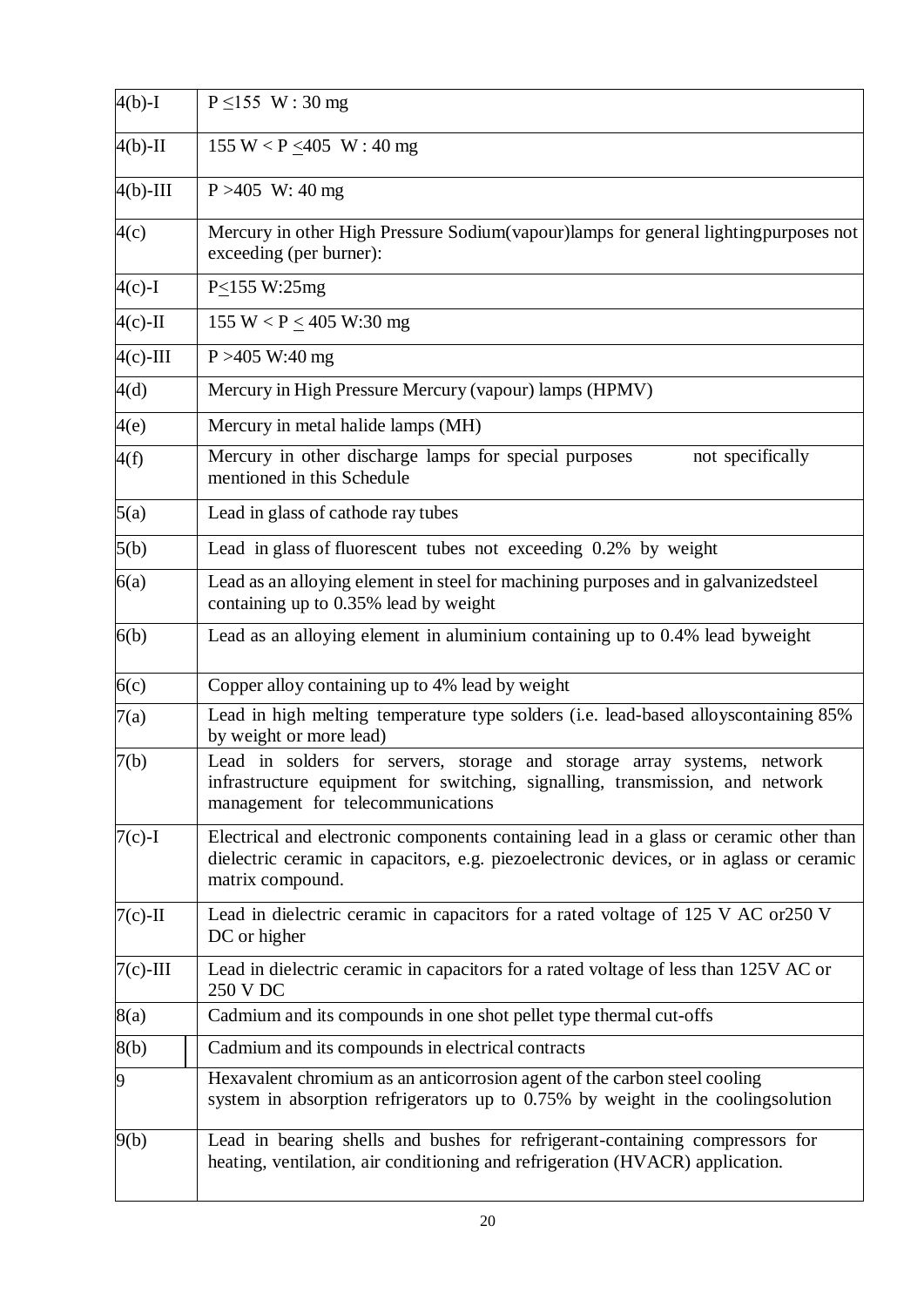| 11(a) | Lead used in C-press compliant pin connector systems                                                                                                                                                                                                                                                   |  |
|-------|--------------------------------------------------------------------------------------------------------------------------------------------------------------------------------------------------------------------------------------------------------------------------------------------------------|--|
| 11(b) | Lead used in other than C-press compliant pin connector systems                                                                                                                                                                                                                                        |  |
| 12    | Lead as a coating material for the thermal conduction module C-ring                                                                                                                                                                                                                                    |  |
| 13(a) | Lead in white glasses used for optical applications                                                                                                                                                                                                                                                    |  |
| 13(b) | Cadmium and lead in filter glasses and glasses used for reflectancestandards.                                                                                                                                                                                                                          |  |
| 14    | Lead in solders consisting of more than two elements for the connection between<br>the pins and the package of microprocessors with a lead content of more than 80%<br>and less than 85% by weight                                                                                                     |  |
| 15    | Lead in solders to complete a viable electrical connection<br>between<br>semiconductor die and carrier within integrated circuit flip chip packages.                                                                                                                                                   |  |
| 16    | Lead in linear incandescent lamps with silicate coated tubes                                                                                                                                                                                                                                           |  |
| 17    | Lead halide as radiant agent in high intensity discharge (HID) lamps used for<br>professional reprography applications.                                                                                                                                                                                |  |
| 18(a) | Lead as activator in the fluorescent powder (1% lead by weight or less) of discharge<br>lamps when used as specialty lamps for diazoprinting reprography, lithography, insect<br>traps, photochemical and curing processes containing phosphors such as SMS ((Sr,<br>$Ba)$ <sub>2</sub> Mg $Si2O7:Pb)$ |  |
| 18(b) | Lead as activator in the fluorescent powder (1% lead by weight or less) of discharge<br>lamps when used as sun tanning lamps containing phosphors such as BSP $(Ba Si2O5: Pb)$                                                                                                                         |  |
| 19    | Lead with PbBiSn-Hg and PblnSn-Hg in specific compositions as main amalgam<br>and with PbSn-Hg as auxiliary amalgam in very compact energy saving lamps<br>(ESL)                                                                                                                                       |  |
| 20    | Lead oxide in glass used for bonding front and rear substrates of<br>flat<br>fluorescent lamps used for Liquid Crystal Displays (LCDs)                                                                                                                                                                 |  |
| 21    | Lead and cadmium in printing inks for the application of enamels onglasses, such<br>as borosilicate and soda lime glasses                                                                                                                                                                              |  |
| 23    | Lead in finishes of fine pitch components other than connectors with a pitch of<br>0.65 mm and less                                                                                                                                                                                                    |  |
| 24    | Lead in solders for the soldering to machine through hole discoidal and planar array<br>ceramic multilayer capacitors                                                                                                                                                                                  |  |
| 25    | Lead oxide in surface conduction electron emitter displays (SED) used instructural<br>elements, notably in the seal frit and frit ring.                                                                                                                                                                |  |
| 26    | Lead oxide in the glass envelope of black light blue lamps                                                                                                                                                                                                                                             |  |
| 27    | Lead alloys as solder for transducers used in high-powered (designated to operate for<br>several hours at acoustic power levels of 125 dB SPL and above) loudspeakers                                                                                                                                  |  |
| 29    | Lead bound in crystal glass                                                                                                                                                                                                                                                                            |  |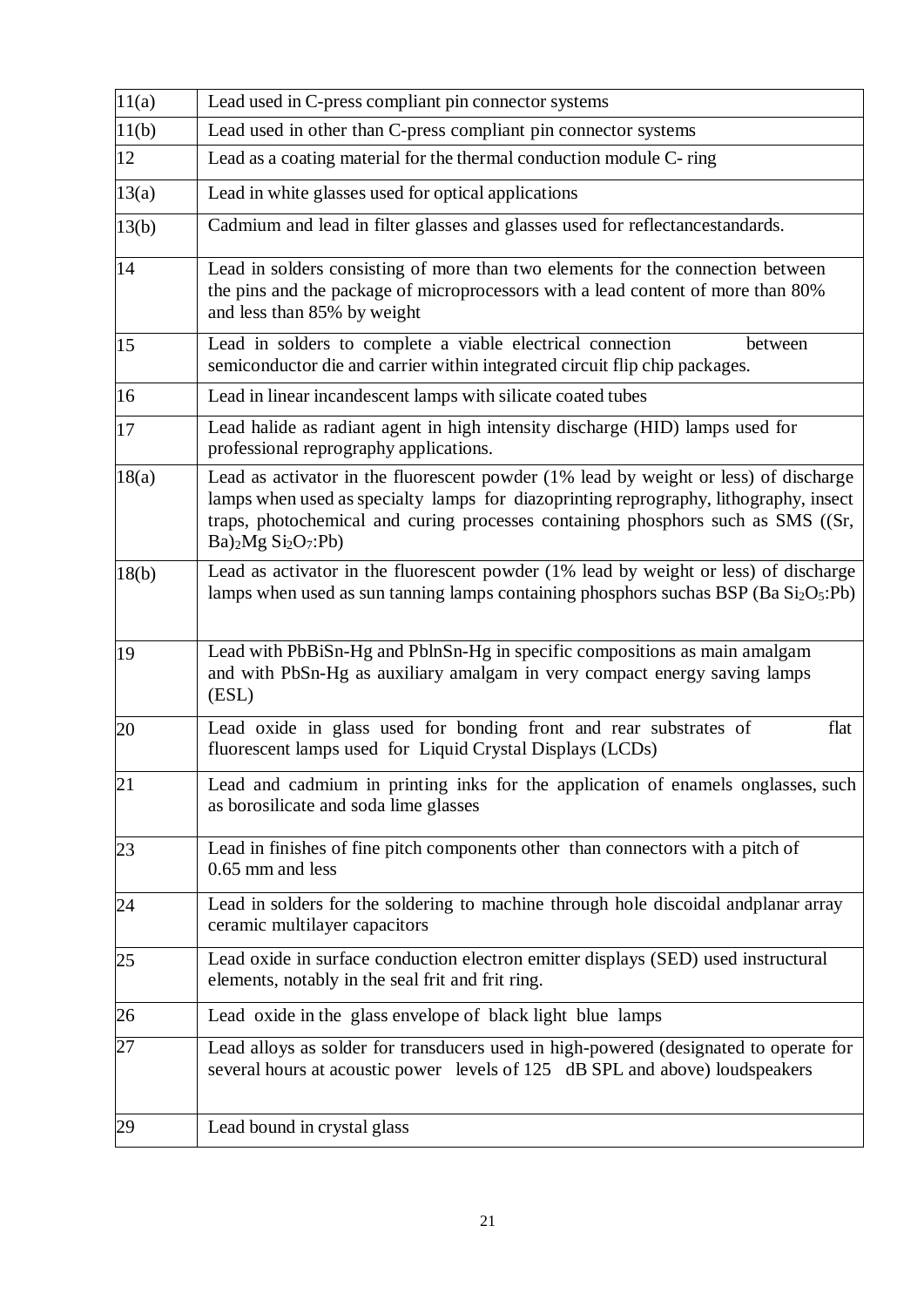| 30 | Cadmium alloys as electrical/mechanical solder joints to electrical conductors located<br>directly on the voice coil in transducers used in high-powered loudspeakers with sound<br>pressure levels of $100 \text{ dB}(A)$ and more |  |
|----|-------------------------------------------------------------------------------------------------------------------------------------------------------------------------------------------------------------------------------------|--|
| 31 | Lead in soldering materials in mercury free flat fluorescent lamps (which e.g.<br>are used for liquid crystal displays, design or industrial lighting)                                                                              |  |
| 32 | Lead oxide in seal frit used for making window assemblies for Argon and Krypton laser<br>tubes                                                                                                                                      |  |
| 33 | Lead in solders for the soldering of thin copper wires of 100 µm diameterand less<br>in power transformers                                                                                                                          |  |
| 34 | Lead in cermet-based trimmer potentiometer elements                                                                                                                                                                                 |  |
| 36 | Mercury used as a cathode sputtering inhibitor in DC plasma displays with acontent<br>up to 30 mg per display                                                                                                                       |  |
| 37 | diodes<br>Lead in the plating layer of high voltage<br>the<br>basis<br>of a zinc<br>on<br>borate glass body                                                                                                                         |  |
| 38 | Cadmium and cadmium oxide in thick film pastes used on aluminium bonded beryllium<br>oxide                                                                                                                                          |  |
| 39 | II-VI LEDs $\langle$ <10 µg Cd per mm <sup>2</sup> of light-<br>Cadmium in color converting<br>emitting area) for use in solid state illumination or display systems.                                                               |  |